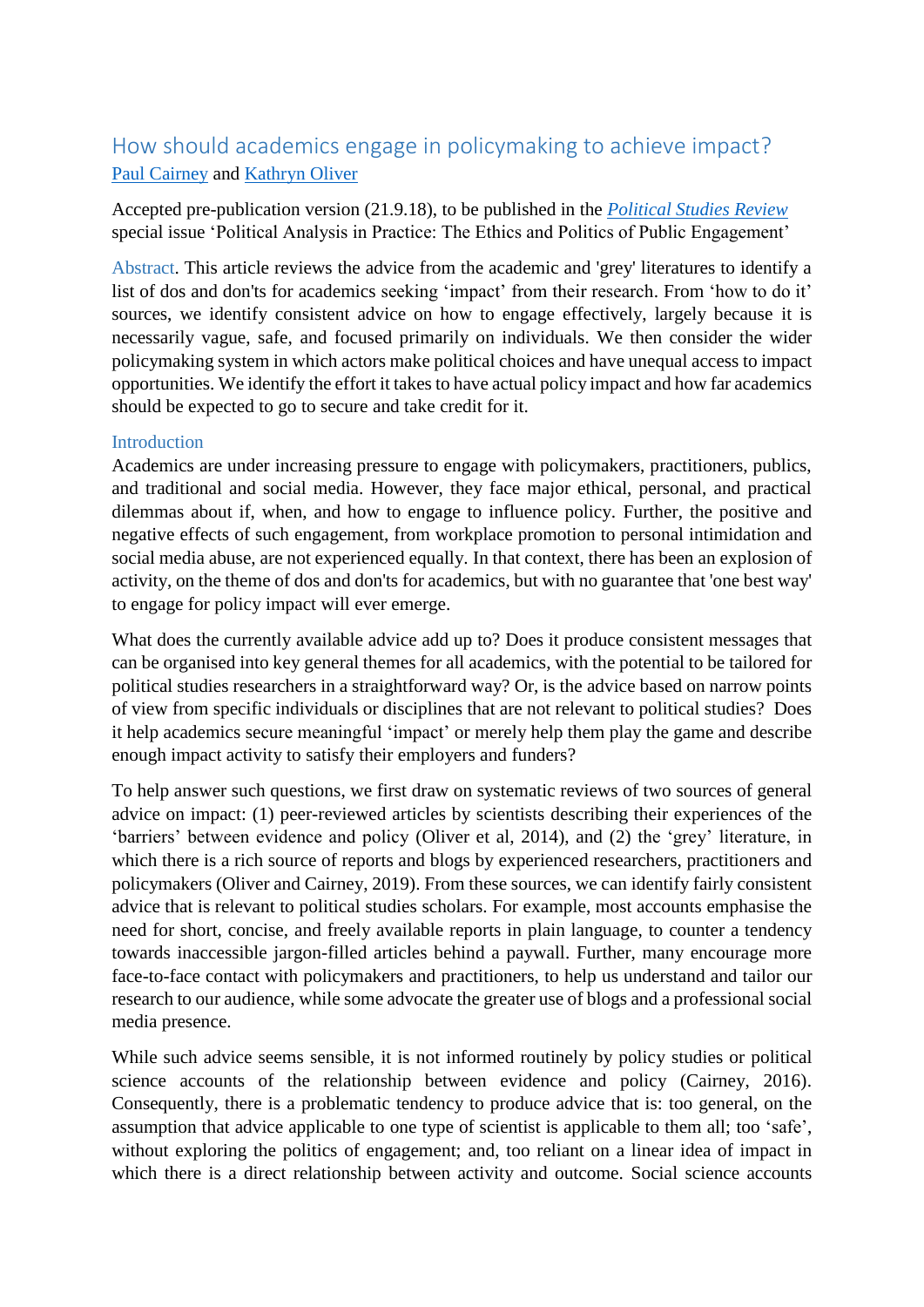question the idea that academics can apply such generic advice to have such a direct effect on policy and policymaking (Boswell and Smith, 2017). Rather, game-playing Universities use this understanding to tell an overly heroic story of individual academics (Dunlop, 2018; see also Moran and Browning, 2018). It is important to separate some general, sensible, 'how to' advice regarding activities like *clear communication* and *networking* from the more specific and challenging advice – regarding concepts such *framing* and *coalition-forming* – that we would associate with political activity and derive from actual studies of evidence-informed policy change (Cairney and Kwiatkowski, 2017). Indeed, it would be ironic if political studies academics restricted themselves to the safe but often low-impact or unreflective strategies recommended by their peers in other disciplines.

Therefore, to challenge and help improve the 'how to' advice - found predominantly in the 'grey' literature and periodically in peer reviewed 'barriers' studies - we identify the ways in which academic political science and policy studies raise key issues and frame more fundamental questions. First, the 'how to' literature focuses on *individuals* or organisations, such as when recommending concise reports and a social media profile. Policy studies focus more on policymaking *systems* and the difficulties of separating the effect of individual action from systemic effects. Effective actors, in such systems, tend to invest for the long term to, for example, become part of larger coalitions and learn how to frame evidence in relation to the beliefs of their audience. Second, few sources of advice address ethical or political dilemmas regarding, for example, variations in the power and vulnerability of researchers when they engage in politics and policy. Key issues can range from: the line we think we can draw between evidence framing and manipulation (Cairney and Oliver, 2017), the balance between tailoring advice and pandering to the ideology of our audience (Cairney, 2018a), and the extent to which Universities can expect academics to engage on social media when they know that some may be listened to less but abused more.

Third, these issues intersect with systemic issues regarding what it really takes to have policy impact. Put most strongly: would we expect academics to engage for the length of their career - while often feeling confused, vulnerable and compromised - in the hope of exploiting a 'window of opportunity' for change that may never come? Or, put more generally: to go beyond standard advice is to consider the wider policymaking system in which academics must make political choices and exercise power, raising more profound questions about what it takes to have impact and how far academics should be expected to go to secure it.

We explore these issues in the following sections, asking how each source of advice engages with safe issues versus key dilemmas. First, we synthesise insights from two sources of literature on impact and evidence-informed policymaking: peer-reviewed studies of the 'barriers' between evidence and policy, generally from health and natural sciences; and, lessons on engagement from the grey literature, written by experienced practitioners and researchers of the policy process. Second, we show how studies informed by policy studies and political science change the way we think about impact, from a focus on individual advice to systemic issues and dilemmas. Third, we reflect on the gap between safe advice on how to engage and the more challenging issues that arise when we consider what it would take to secure real, long term policy impact with evidence. Overall, we reject the idea that political scientists can draw on generally applicable 'how to' advice. Further, political and policy studies concepts help us identify the major dilemmas that scholars face when they seek to engage for impact.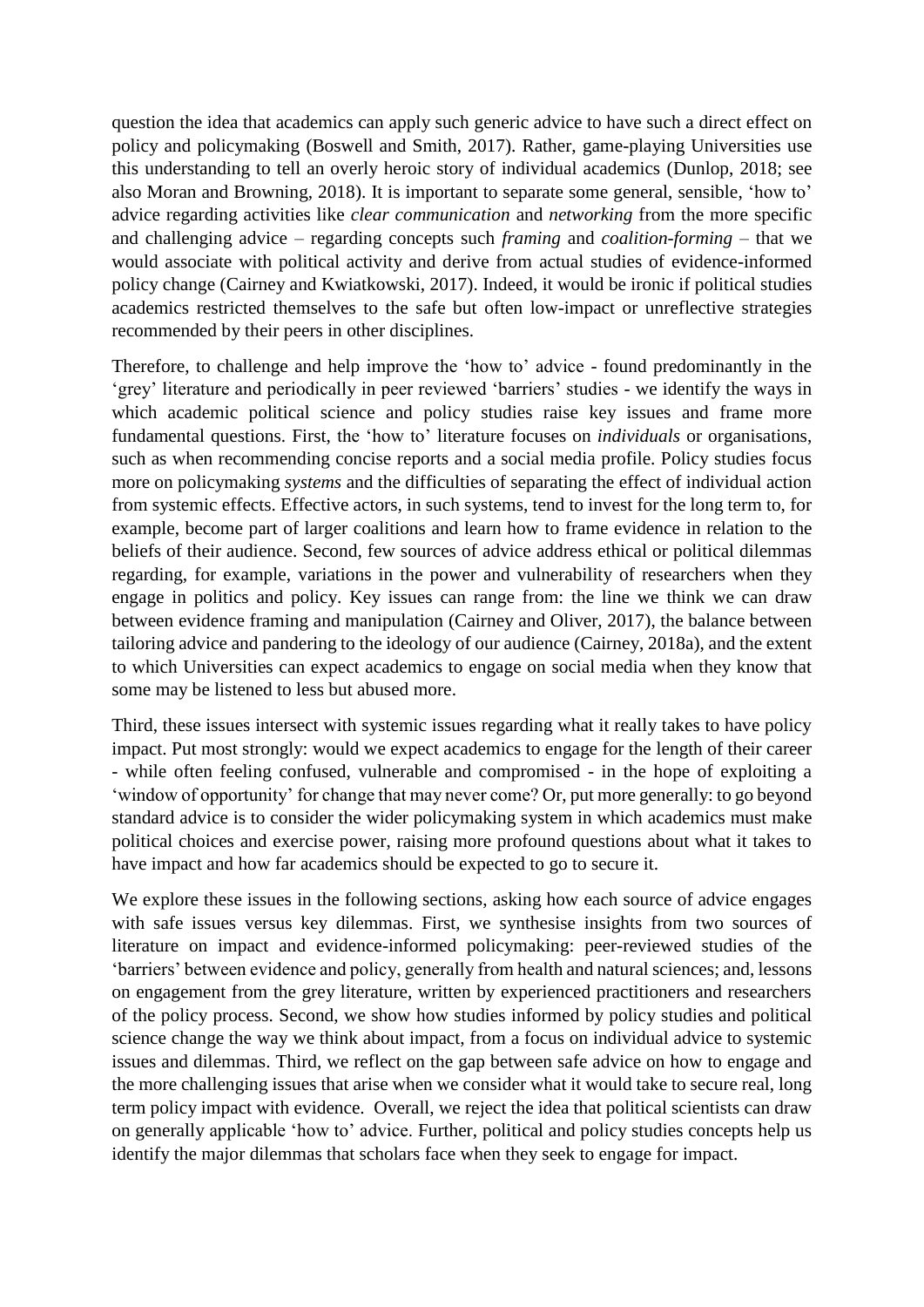#### Studies of the 'barriers' to academic impact and practical advice on how to respond

In the UK, a key source of context is the relatively hopeful story of academic impact contained in the 'Research Excellence Framework' and the requirement to describe 'pathways to impact' to secure Research Council funding (Boswell and Smith, 2017: 2). It builds largely on "linear models of the policy process, according to which policy-makers are keen to 'utilise' expertise to produce more 'effective' policies" (2017: 1). If so, governments will pursue "a more 'evidence-based approach to policymaking", researchers 'have a responsibility to articulate the impact of their research to non-academic audiences', 'this impact can be documented and measured', and 'researchers' own efforts to achieve research impact will play a significant role in explaining why some research has impact beyond academia and some does not' (2017: 2-3). Boswell and Smith (2017: 7) suggest that such 'simplistic supply-side models' may 'offer a reassuring narrative to both policy-makers and researchers' but do not provide the types of 'theoretically informed' analysis that would help us waste less time, play fewer games, and think more sensibly about impact. Rather, they exacerbate two key problems in the literature.

*First, a cadre of scholars of evidence/policy draws incomplete conclusions when trying to explain the main 'barriers' to their impact*. Oliver et al (2014) conducted a systematic review of 145 articles published since 2000 on the 'barriers of and facilitators to the use of evidence by policymakers'. Most focus on health, generally providing insights from the perspective of researchers, and often with a comparison between 'evidence-based policymaking' and 'evidence-based medicine' in mind (Cairney and Oliver, 2017; Oliver and Pearce, 2017). Very few studies draw on theoretically-informed analysis of the policy process (Oliver, Lorenc and Innvær, 2014). Cairney (2016: 90-2) supplements this search in the field of environmental science, finding a similar focus on personal experience or surveys of scientists describing the obstacles they faced. These limitations are reflected in the proposed solutions to key barriers, including:

- 1. Produce better quality evidence on policy problems and solutions.
- 2. Improve dissemination strategies to increase policymaker access to research: write more concise and less jargon-filled reports, boost resources for dissemination, and remove paywall obstacles to accessing research.
- 3. Develop relationships with policymakers, to address the unpredictability of politics, or the importance of timing, serendipity, and 'windows of opportunity' to act.
- 4. Engage directly, in academic-practitioner workshops, or use intermediaries such as 'knowledge brokers', to break down communications and cultural barriers associated with the different incentives, rhythms, and language of researcher and policymakers.
- 5. Encourage policymakers to be more science literate, to appreciate the role of evidence and ways to separate high- and low-quality sources (Oliver *et al.*, 2014; Cairney, 2016: 57-8; 90-2; Topp *et al.*, 2018)

*Second, there is continuous anxiety among researchers asked to do the impossible with their research using 'how to' advice found regularly in the 'grey' literature*. Oliver and Cairney (2019) searched systematically – in Scopus, Web of Science, Google Scholar, and selected websites and journals - for academic, policy, and grey publications which offer advice to academics or policymakers on how to engage better with each other. This search captures letters, editorials, think-pieces, and blogs, all of which are usually ignored by evidence syntheses. These sources produce a remarkably consistent set of tips over time and across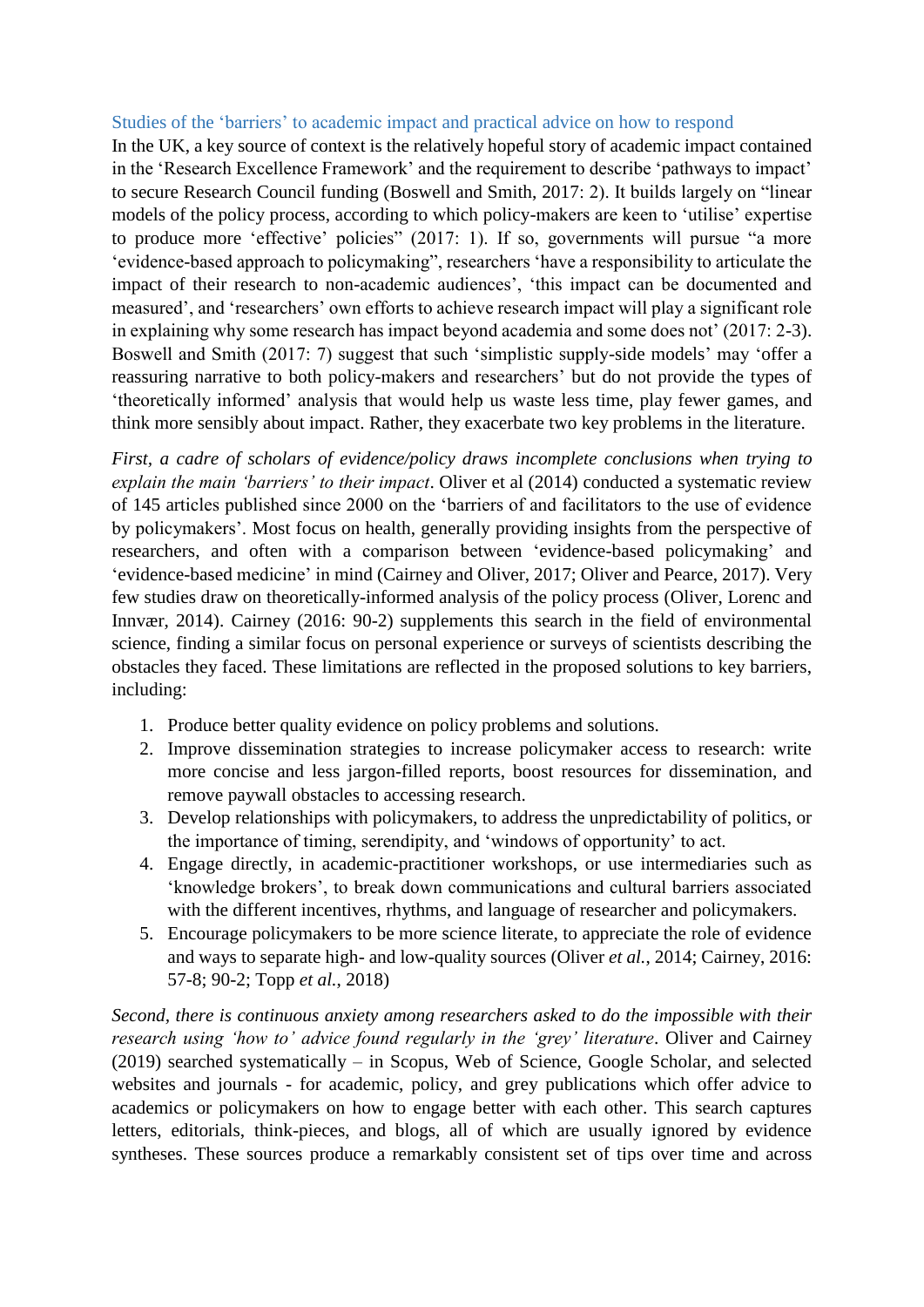disciplines. We summarise the key themes and individual recommendations from 86 publications (see Oliver and Cairney, 2019 for a full account of method and results):

# 1. **Do high quality research.**

- Use specific well-established research designs, methods, or metrics (Aguinis *et al.*, 2010; Sutherland, 2013; Caird *et al.*, 2015; Sutherland and Burgman, 2015; Andermann *et al.*, 2016; Lucey *et al.*, 2017; Donnelly *et al.*, 2018).
- 2. **Make your research relevant and readable.**
- Provide and disseminate easily-understandable, clear, relevant and high-quality research (NCCPE, no date; Maddox, 1996; Green *et al.*, 2009; Farmer, 2010; Kerr, Riba and Udow-Phillips, 2015; Colglazier, 2016; Tesar, Dubois and Shestakov, 2016; Echt, 2017b; Fleming and Pyenson, 2017; Olander *et al.*, 2017; POST, 2017).
- Aim for the general but 'not ignorant' reader (Farmer, 2010; Goodwin, 2013; Hillman, 2016) (Havens, 1992; Norse, 2005; Simera *et al.*, 2010; Boyd, 2013; Bilotta, Milner and Boyd, 2015; Whitty, 2015; Kerr, Riba and Udow-Phillips, 2015; Docquier, 2017; Eisenstein, 2017; Olander *et al.*, 2017; POST, 2017).
- Use storytelling. Produce good stories based, for example, on emotional appeals or humour to expand your audience (Evans, 2013; Fischoff, 2015; Docquier, 2017; Petes and Meyer, 2018).
- 3. **Understand the policy process, policymaking context, and key actors.**
- Understand the policy process in which you engage (NCCPE, no date; Graffy, 1999; Tyler, 2013; Hillman, 2016; King, 2016; Cairney P, 2017; Marshall and Cvitanovic, 2017; Tilley *et al.*, 2017).
- Note the busy and constrained lives of policy actors (Lloyd, 2016; Docquier, 2017; Prehn, 2018).
- Maximise your use of established ways to engage, such as in advisory committees (Gluckman, 2014; Pain, 2014; Malakoff, 2017).
- Be pragmatic about what 'success' looks like, accepting that research rarely translates into policy options directly (Tyler, 2013; Gluckman, 2014; Sutherland and Burgman, 2015) (Prehn, 2018).
- **4. Be 'accessible' to policymakers: engage routinely, flexibly, and humbly**
- As publicly-funded professionals, it is the job of academics to engage with policy and publics (Aurum, 1971; Nichols, 1972; Burgess, 2005; Farmer, 2010; Shergold, 2011; Maynard, 2015; Boswell and Smith, 2017; Tyler, 2017).
- Discuss topics beyond your narrow expertise, as a representative of your discipline or the science profession (Petes and Meyer, 2018).
- Be humble, courteous, professional, and recognise the limits to your skills when giving policy advice (Goodwin, 2013; Fischoff, 2015; Kerr, Riba and Udow-Phillips, 2015; Hillman, 2016; Jo Clift Consulting, 2016; Petes and Meyer, 2018; Prehn, 2018).
- Respect policymakers' time and expertise (NCCPE, no date; Goodwin, 2013; Jo Clift Consulting, 2016; Petes and Meyer, 2018).
- **5. Decide if you want to be an 'issue advocate' or 'honest broker'** (Pielke, 2007).
- There is a commonly-cited ethical dilemma about whether to go beyond providing evidence to recommend specific policy options (Morgan, Houghton and Gibbons, 2001; Morandi, 2009) or remain an 'honest broker' (Pielke, 2007) explaining the options (Nichols, 1972; Knottnerus and Tugwell, 2017).
- If making recommendations, use storytelling to persuade policymakers of a course of action (Evans, 2013; Fischoff, 2015; Docquier, 2017; Petes and Meyer, 2018).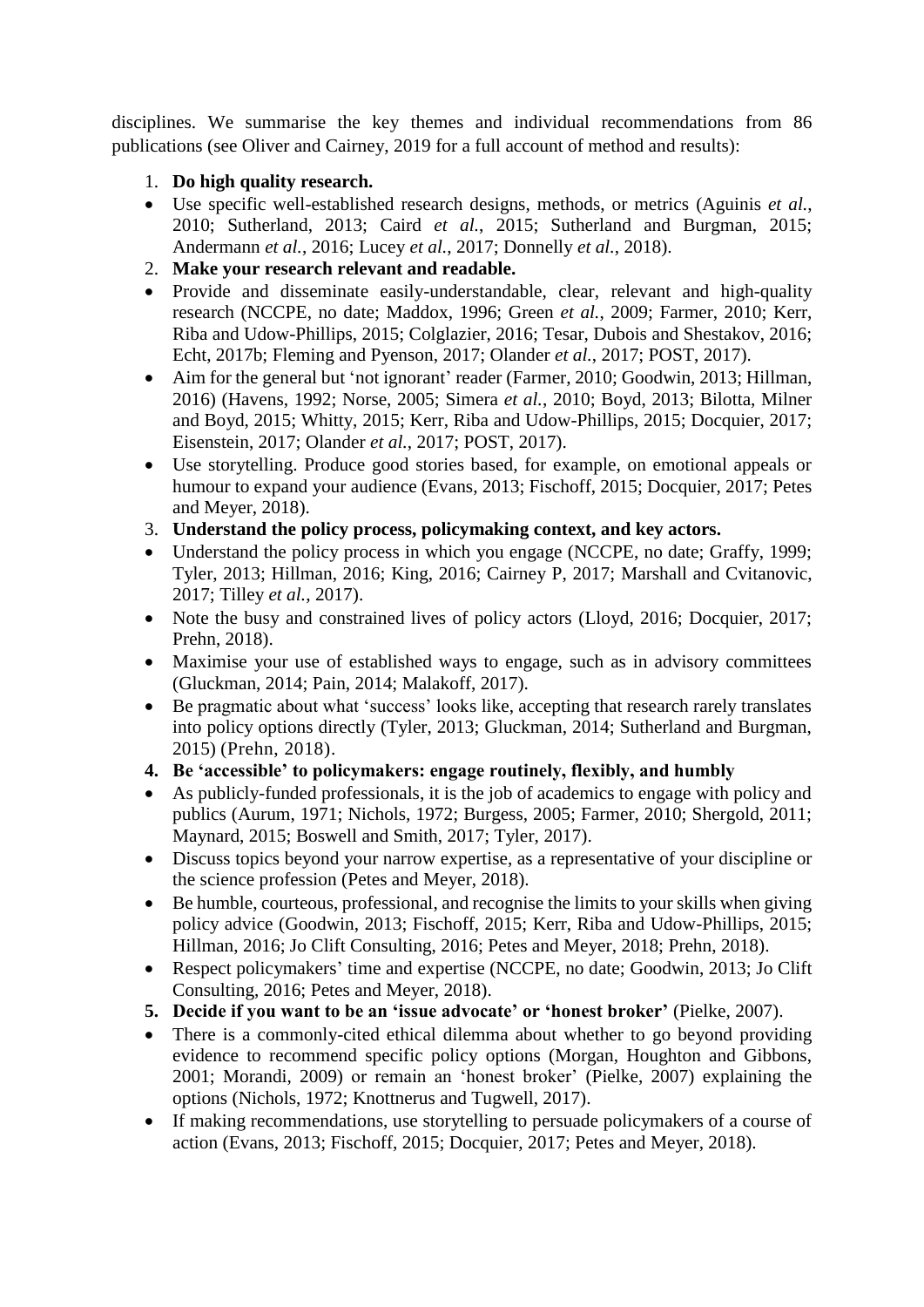• However, note the consequences of becoming a political actor. David Nutt famously lost his advisory role after publicly criticising government drugs policy, some describe the loss of one's safety if adopting an activist mindset (Zevallos, 2017), and anecdotal conversations describe the risk of losing credibility in government if seen as too evangelical while giving policy advice. However, more common consequences include criticism within one's peer-group (Hutchings and Stenseth, 2016), being seen as an academic 'lightweight' (Maynard, 2015), being used to add legitimacy to a policy position (Himmrich, 2016) (Reed and Evely, 2016; Crouzat *et al.*, 2018), and the risk of burnout (Graffy, 1999) (Fischoff, 2015).

# 6. **Build relationships (and ground rules) with policymakers**

- Relationship-building activities require major investment and skills, but working collaboratively is often necessary to get evidence into policy (Sebba, 2011; Green D, 2016; Eisenstein, 2017).
- Academics could identify policy actors to provide better insight into policy problems (Chapman *et al.*, 2015; Colglazier, 2016; Lucey *et al.*, 2017; Tilley *et al.*, 2017), act as champions for their research (Echt, 2017a), and identify the most helpful policy actors, who may advisors rather than ministers (Farmer, 2010; Pain, 2014; Green D, 2016; Jo Clift Consulting, 2016).
- However, collaboration can also lead to conflict and reputational damage (de Kerckhove, Rennie and Cormier, 2015). Therefore, when possible, produce ground rules acceptable to academics and policymakers. Successful engagement may require all parties to agree about processes (ethics, consent, and confidentiality) and outputs (data, intellectual property) (de Kerckhove, Rennie and Cormier, 2015; Game, Schwartz and Knight, 2015; Hutchings and Stenseth, 2016).
- **7. Be 'entrepreneurial' or find someone who is**
- Much advice projects an image of a daring, persuasive scientist, comfortable in policy environments and always available when needed.
- Develop 'media-savvy' skills (Sebba, 2011) to 'sell the sizzle' (Farmer, 2010).
- Become able to 'convince people who think differently that shared action is possible,' (Fischoff, 2015) and that real, tangible impacts are deliverable (Reed and Evely, 2016).
- If not able to act in this way, hire brokers to act on your behalf (Marshall and Cvitanovic, 2017; Quarmby, 2018).
- 8. **Reflect continuously: should you engage, do you want to, and is it working?**
- Academics may be a good fit in the policy arena if they 'want to be in real world', 'enjoy finding solutions to complex problems' (Echt, 2017a; Petes and Meyer, 2018), or are driven 'by a passion greater than simply adding another item to your CV' (Burgess, 2005)
- Keep track of when and how you have had impact, and revise your practices continuously (Reed and Evely, 2016).

It is difficult to conclude that these solutions would boost research impact significantly, largely because they are based on questionable diagnoses and remain unlikely to happen (e.g. boosting science literacy in policymakers), or because they only address one part of a larger problem (e.g. communicating simply). For example, there is minimal focus on the competition to define good evidence. Most policymakers – and many academics - prefer a wide range of sources of information, combining their own experience with information ranging from peer reviewed scientific evidence and the 'grey' literature, to public opinion and feedback from consultation (Weiss, 1979; Nutley et al, 2000; Nilsson *et al.*, 2008; Lomas and Brown, 2009; Nutley, Powell and Davies, 2013; Cairney and Oliver, 2017; Davidson, 2017). In that context, the task is not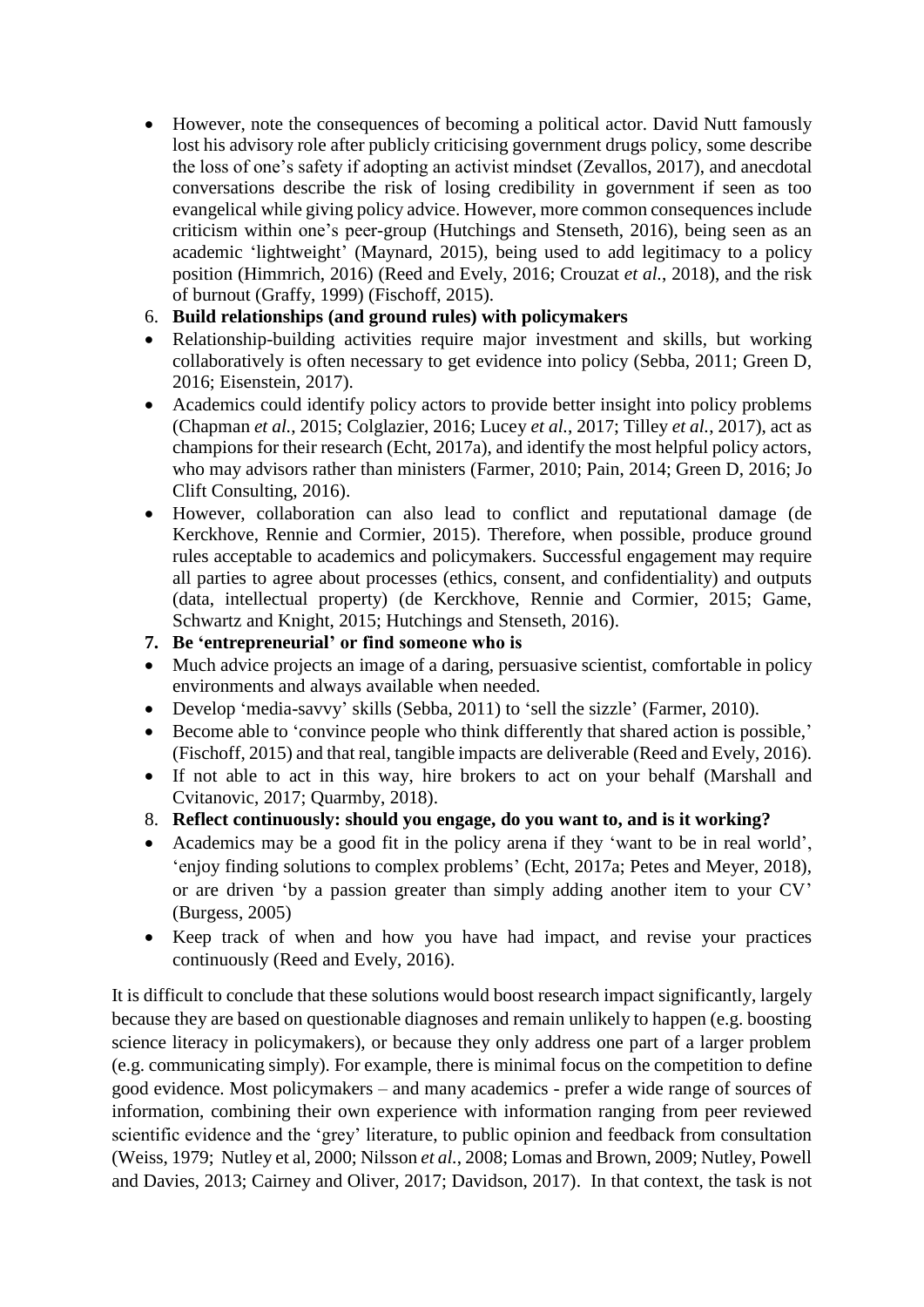simply to summarise concisely what you think is the best evidence, but also to frame its implications to make it policy relevant and in demand by policymakers (Topp *et al.*, 2018).

Further, there is insufficient focus on the factors that political scientists and policy process scholars would use to understand the role of evidence in policymaking: the ways in which policymakers address 'bounded rationality', and dilemmas created by a complex policymaking environment in which the discrete effect of individual action is often impossible to determine (Parkhurst, 2016; Cairney, St Denny and Matthews, 2016; Andrews, 2017; Cairney, 2017; Witting, 2017; Cairney, 2018b; Cairney and Kwiatkowski, 2017; Cairney and Oliver, 2017; Cairney and Weible, 2017; D. Jones and Anderson Crow, 2017; Sohn, 2018; Zampini, 2018; Cairney and Rummery, 2018; Cairney and Yamazaki, 2018).

### How do theory-informed policy studies challenge this advice?

Policy studies provide two profound qualifications to the dos and don'ts literature. First, they seek to capture the effect of 'bounded rationality' which – in comparison to the ideal-type 'comprehensive rationality' - describes the inability of policymakers to separate their values from facts, rank their preferences consistently, make policy in linear 'stages', or analyse the policy and policymaking context comprehensively (Simon, 1946; Lindblom, 1959). Although advances in scientific method and technology *might appear* to help solve this problem, they do not. The 'radical uncertainty' of policy problems makes them difficult to predict (Tuckett and Nikolic, 2017). More evidence does not help us adjudicate between unclear preferences or simplify the policy process in which they are considered. Policy-relevant science remains value-laden, from the decision to ask a specific research question on a problem in a specific way, to the ways in which we evaluate the success of a solution (Douglas, 2009; Botterill and Hindmoor, 2012; Cairney, 2019).

Although it is possible for scientists to ignore wider debates on their own knowledge claims and values, they must contend with the bounded rationality of policymakers. Indeed, there are profound consequences to the ways in which policymakers deal with it. Cairney and Kwiatkowski (2017) describe cognitive shortcuts provocatively as 'rational', to use simple rules (including trust in expertise) to identify good enough sources of information, and 'irrational', to use their beliefs, emotions, habits, and familiarity with issues to identify policy problems and solutions (see Haidt, 2001; Kahneman, 2011; Lewis, 2013; Baumgartner, 2017; Jones and Thomas, 2017; Sloman and Fernbach, 2017). Yet, the key point is the focus on cognitive shortcuts *overall*, to turn our understanding of the role of policy-relevant research evidence on its head. Ditch the idea of a 'knowledge deficit' to be solved by *more* scientific evidence in the pursuit of comprehensive rationality (Crow and Jones, 2018). In its place, embrace the image of policymakers seeking 'computationally cheap' (Gigerenzer, 2001) ways to *ignore* almost all evidence to allow them to make choices decisively.

This focus on cognitive shortcuts helps us understand the ways in which effective actors present information to influence policy: a narrow scientific emphasis on producing more information to reduce scientific uncertainty should be expanded to a wider emphasis on *framing* research evidence to address ambiguity (Cairney, 2016; Wellstead, Cairney and Oliver, 2018). Ambiguity generally describes disagreement on how to interpret the world, and specifically the many ways in which we can describe an issue as a policy problem. Actors compete to draw attention to one 'image' of a problem at the expense of all others and, if successful, they limit attention to a small number of feasible solutions (Kingdon, 1984; Majone, 1989; Baumgartner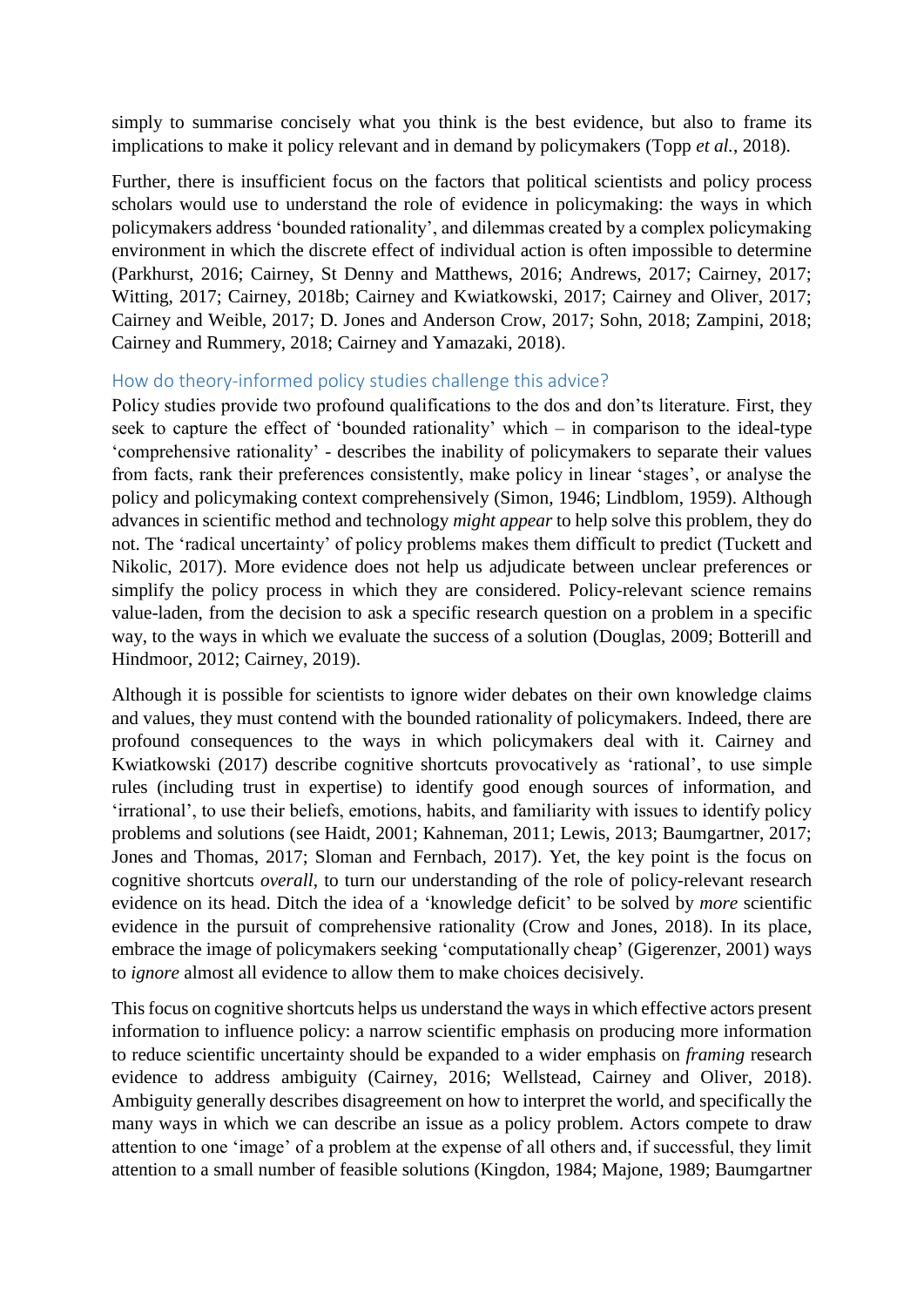and Jones, 1993; Zahariadis, 2007). Indeed, the competition to resolve ambiguity helps determine the demand for evidence. This is a highly political process, to exercise power to determine who describes the world and its most important problems, not a technical process, to research naturally important issues objectively without considering how we define them.

Second, theory-led studies examine the implications of policymaking complexity. The classic ideal-type of policymaking identifies a policy cycle containing a series of well-defined and linear stages (Wegrich and Jann, 2006): 44). In this scenario, we know when and how to present evidence, to: help measure the size of a problem (agenda setting), generate evidence-informed solutions (formulation), and use evidence to implement and evaluate solutions before deciding if they should continue. This image is one of the few described in the 'barriers' literature (Oliver, Lorenc and Innvær, 2014) but is, at best, a story for policymakers to tell about their work, not an accurate description of it (Cairney, 2015; Topp *et al.*, 2018). In contrast, policy theories combine key political science concepts to capture the constituent parts of policymaking environments, summed up as follows (John, 2003: 488; Cairney and Heikkila, 2014: 364-6):

- 1. Many actors making and influencing choices at many levels of government. Researchers are competing with many actors to present evidence and secure a policymaker audience, and there are many 'venues', or arenas in which authoritative decisions can take place.
- 2. A proliferation of 'institutions', or the rules and norms maintained by many policymaking organisations in each venue. Studies of 'new institutionalism' suggest that these rules can be formal and well understood, or informal, unwritten, and difficult to grasp (Ostrom, 2007a; 2007b). They include the many possible rules of evidence gathering, from who takes the lead to the sources and types of evidence they favour.
- 3. The pervasiveness of policy networks, or the relationships between policymakers and influencers, many of which develop in 'subsystems' and contain relatively small groups of specialists.
- 4. A tendency for well established 'ideas' as the 'core beliefs' of policymakers or 'paradigms' in which they operate - to dominate discussion (Hall, 1993). They provide context for policymaking, influencing levels of receptivity to new policy solutions proposed to policymakers (Kingdon, 1984).
- 5. Policy conditions and events that can reinforce stability or prompt policymaker attention to shift. Social or economic 'crises' or 'focusing events' (Birkland, 1997) can prompt lurches of attention from one issue to another.

# Seeking impact: when safe advice meets professional dilemmas

These concepts describe a wider context in which to gauge the meaning and applicability of practical advice, in three main ways. First, note the extent to which general 'how to' advice would change with these factors in mind. If there are so many potential authoritative venues, devote considerable energy to finding where the 'action' is (and someone specific to talk to). Even if you find the right venue, you will not know the unwritten rules unless you study them intensely. Some networks are close-knit and difficult to access because bureaucracies have operating procedures that favour some sources of evidence. Research advocates can be privileged insiders in some venues and excluded completely in others. If your evidence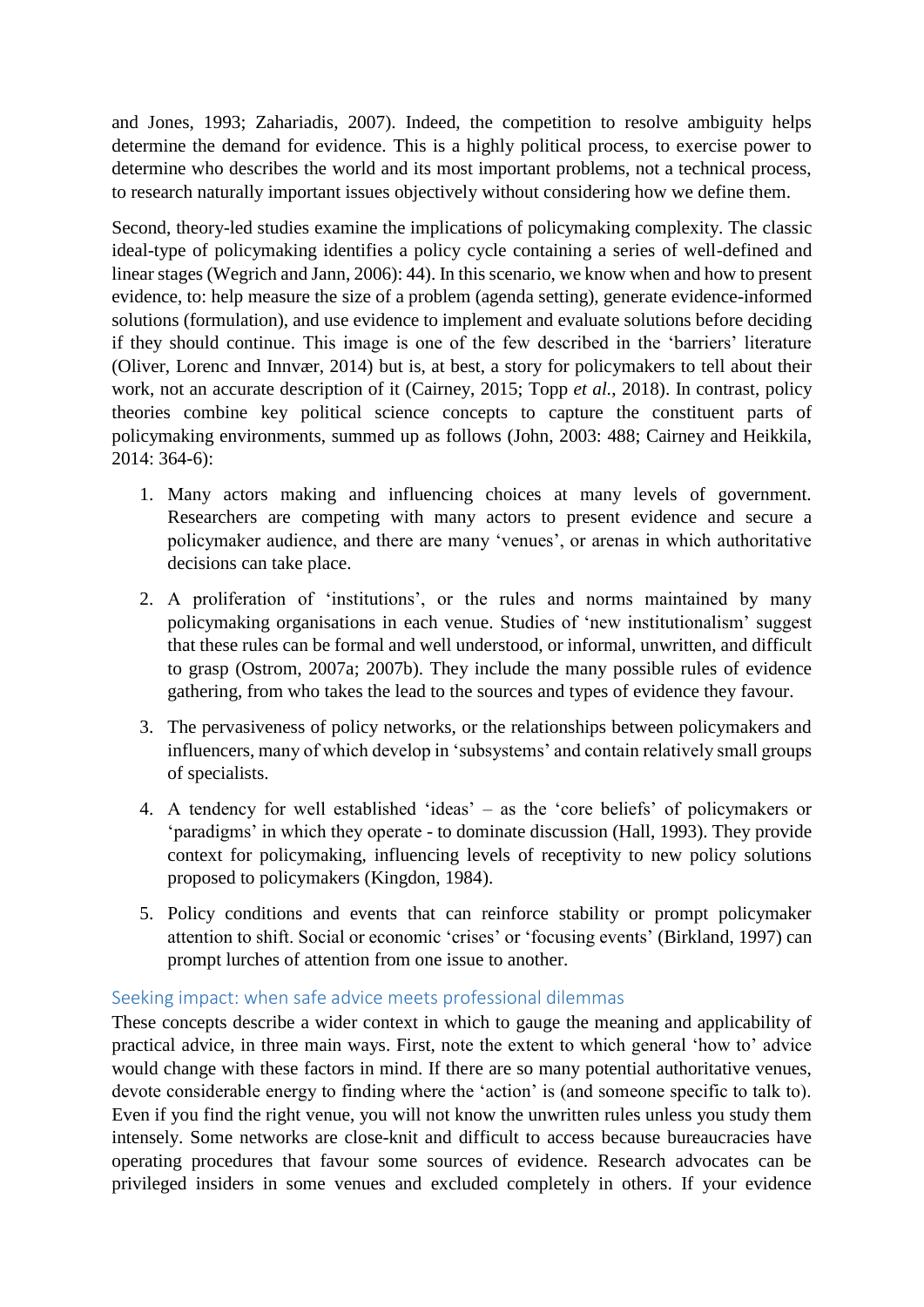challenges an existing paradigm, you need a persuasion strategy good enough to prompt a shift of attention to a policy problem and a willingness to understand that problem in a new way. You can try to find the right time to use evidence to exploit a crisis leading to major policy change, but the opportunities are few and chances of success low.

In that context, policy studies recommend investing your time over the long term  $-$  to build up alliances, trust in the messenger, knowledge of the system, and to seek 'windows of opportunity' for policy change – *but offer no assurances that any of this investment will ever pay off* (Cairney, 2016: 124; Stoker, 2010; Weible *et al.*, 2012; Cairney and Oliver, 2017). This advice can also be found in parts of the grey literature, which suggests that not everyone has the motive or skills to be effective in persuasion or network formation. Influencing policy is 'a specialist, time-consuming activity' (Lloyd, 2016) that takes huge cognitive and emotional labour, often requiring community and institutional support (Kerr, Riba and Udow-Phillips, 2015). Addressing, but not solving, complex problems with real-world ramifications should excite you, perhaps to the extent that entering public service is the most likely route to impact (Farmer, 2010; Petes and Meyer, 2018).

Second, note how this wider policymaking context - and the weak link between engagement and payoff - informs discussions in the grey literature about common dilemmas:

- Should academics advocate for policy positions (Tilley 2017) and offer policy implications from their research (Goodwin, 2013)? Or, should they be careful not to promote particular methods and policy approaches (Gluckman, 2014; Hutchings and Stenseth, 2016; Prehn, 2018), leaving this political role to specialist scientific advisors (Hutchings and Stenseth, 2016), to maintain academic independence and impartial advice (Whitty, 2015; Alberts *et al.*, 2018; Dodsworth and Cheeseman, 2018) or reduce conflict (de Kerckhove, Rennie and Cormier, 2015)? The academic literature on policy networks and communities suggests that policymakers and influencers engage so regularly that they adapt to each other's beliefs, and often begin to share an outlook on the policy problem, which blurs the boundaries between formal authority and informal influence (Jordan and Cairney, 2013). Therefore, the dichotomy between engaging to provide advice versus recommendations becomes artificial; successful evidence advocacy requires a level of engagement in networks that blurs the divide between scientist and policymaker (Himmrich, 2016).
- Should academics help 'co-produce' knowledge and policy with others? Co-production is often hailed as the most useful way to promote research evidence in policy (Geddes et al, 2018) but, to do so in a meaningful way, researchers must cede control over the research agenda (Flinders et al, 2016; Matthews et al, 2017). There are reputational risks: it can prompt accusations of bias, partisanship, or partiality for one political view over another. Yet, the implicit or explicit framing of these risks is often in relation to (a) an artificial image of the academic as impartial, and/ or (b) the idea that academics have other, more straightforward, options to achieve policy impact. Alternatively, if we accept that impact requires a more profound level of engagement, we see that the risks to co-production are no higher than other feasible strategies.
- Should academics engage for instrumental reasons or engage in more sincere engagement, perhaps even to change their outlook and improve their research? Much advice rests on the assumption that academics are engaging primarily to persuade policymakers to privilege and act on their research. A better choice is to engage primarily to listen and learn, then reflect on their research practices, outputs, and most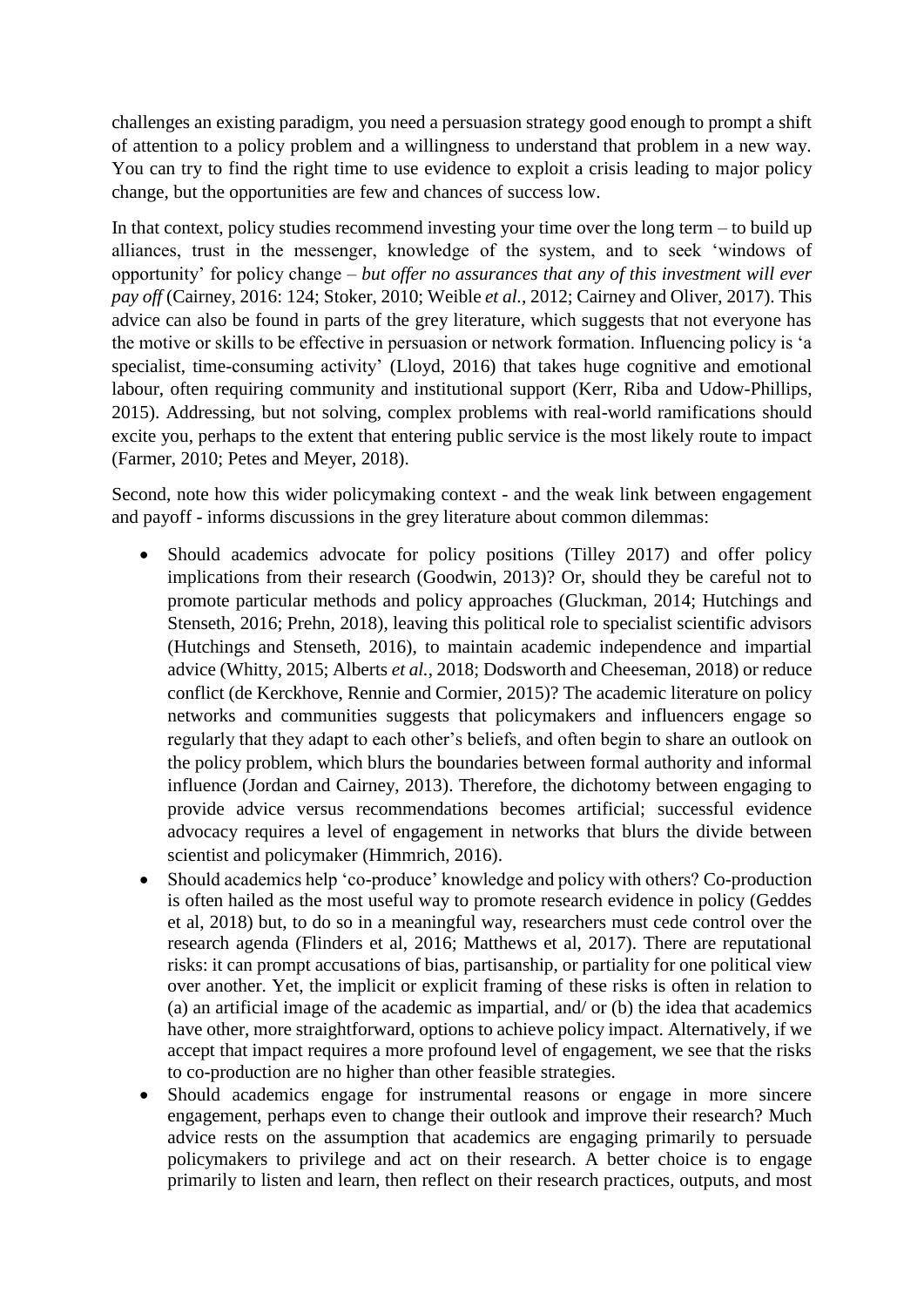useful contribution (Parry-Davies and Newell, 2014). Indeed, the instrumental academics may be damaging the relationships and goodwill built by the more sincere and invested participants who possess a more enlightened view on the likelihood and nature of their impact (Goodwin, 2013).

Third, policy studies and political science concepts help raise specific issues about the dilemmas associated with impact. For example, 'new institutionalism' studies help us understand the *profoundly unequal payoffs to engagement*. Broadly speaking, historical institutionalism might suggest that evidence may not influence policy dramatically if it goes against a series of choices made and reinforced over decades (Pierson, 2000), while discursive institutionalism suggests that policymaking is more open to the types of communicative discourse that may suit some social scientists (Schmidt, 2010). More notably, feminist institutionalism suggests that the 'rules of the game' in politics provide unequal access to men and women (Lovenduski, 1998; Mackay, 2004; Kenny, 2007; Chappell and Waylen, 2013). Further, if we combine institutionalist studies with the wider literature on power and knowledge, we find that many women form feminist networks built partly on their experiences of exclusion (Woodward, 2004; Cairney and Rummery, 2018), there is a stronger tendency for women of colour to be abused and threatened in debate (Zevallos, 2017) and erased in intellectual and activism history (Cooper, 2017; Emejulu, 2018), while some forms of knowledge – primarily from the Global South - are marginalised in academic studies and policy debate (Hall and Tandon, 2017; Oliver and Faul, 2018). These imbalances in respect for knowledge claims, and opportunities to communicate or engage, combine with similar types of inequality within the academic profession, in which white men are more likely to be in senior academic positions, published and cited in high 'impact' journals, and submitted to the REF publication and impact process (see for example HEFCE, 2015; Williams *et al.*, 2015). To play the REF game without acknowledging these problems is to legitimise and reinforce the inequalities that many of us profess to oppose.

# Concluding discussion

On the one hand, the UK's impact agenda is a sincere attempt to provide new incentives and rewards to scholars. The older peer review dominated system tended to reward scientific work that appeals primarily to an academic audience, and the rewards for impact perhaps encourage a change of mindset in some academics, or provide more reward for academics already invested in social and political impact. In that context, the 'how to' advice is very useful to scholars new to the field, seeking advice on impact, and uninterested in reinventing the wheel or learning primarily from their own mistakes. Many people have engaged in impact activities and their experiences provide a wealth of practical information and reflection on dilemmas.

On the other hand, the written rules of impact often help exacerbate the unwritten rules of professional inequalities. For example, the resources and opportunities to seek impact are not shared equally, and the current system has encouraged Universities to invest primarily in stories of heroic scientists – usually white male professors – overcoming the odds to impact (Dunlop, 2018). In contrast, women and 'those from BAME backgrounds' are the least likely to engage in professionally rewarding impact activities such as giving access to parliaments (Foxen, 2017; Geddes, 2018). More generally, people of colour are under-represented in senior academic positions and therefore have fewer opportunities to engage (Bhopal, 2018; Khan,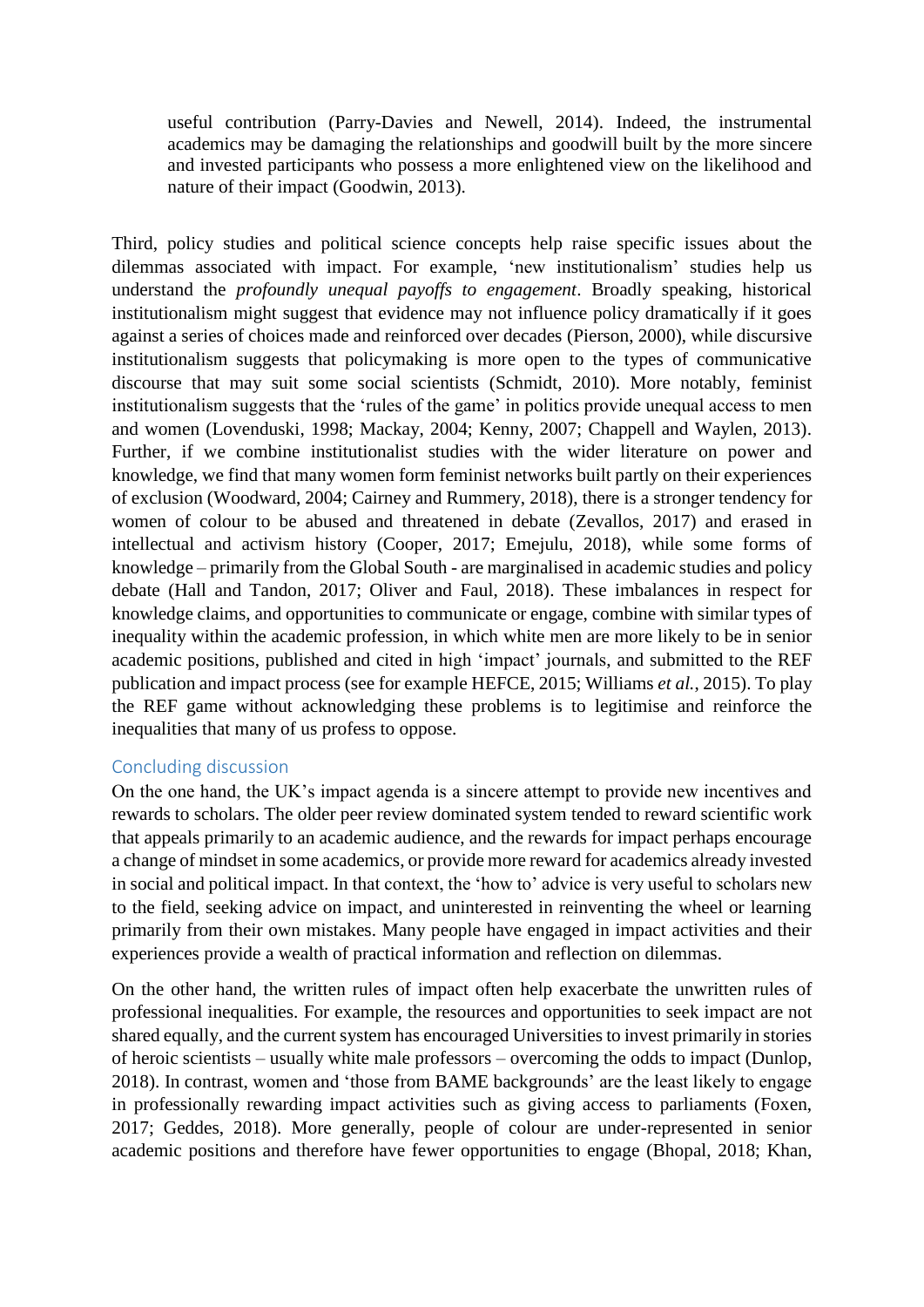2017). In that context, generic 'how to' descriptions of impact activities hide the highly uneven opportunities, incentives, and payoffs.

Some 'how to' advice seems to scratch the surface of the problem, inviting us to communicate clearly or wait for a sufficiently science literate policymaking audience to appear. Or, it helps highlight (unintentionally) the inequalities of opportunity for academics to produce impact, such as when identifying the need to form relationships with policymakers and engage directly and intensely in political debate. Safe 'how to' advice also helps perpetuate a cycle in which (a) enough people know about, and have described, key dilemmas in the academic literature (Jasanoff and Polsby, 1991; Hendriks, 2002; Pielke, 2007), but (b) the messages are crowded out by naïve or normative understandings of research and policy, which leaves (c) each generation of scientists to learn the same lessons through trial-and-error over many years rather than at the beginning of their career.

Regardless of the hand you choose, the policy theory literature helps us make sense of the 'how to' advice in practice. To be a 'policy entrepreneur' is to: find out where the action is, learn the rules of the game, form alliances, frame your evidence in relation to the dominant language of policy debate, and respond to socioeconomic context and events which help create windows of opportunity (Cairney, 2018b). However, to be a reflective scholar is to recognise that few entrepreneurs succeed, and relative success results more from societal structures and the policymaking environment than simply from skilful entrepreneurship.

# References

Aguinis, H. *et al.* (2010) 'Customer-Centric Science: Reporting Significant Research Results With Rigor, Relevance, and Practical Impact in Mind', *Organizational Research Methods*, 13(3), pp. 515–539. doi: 10.1177/1094428109333339.

Alberts, B. *et al.* (2018) 'How to bring science and technology expertise to state governments', *Proceedings of the National Academy of Sciences of the United States of America*. National Academy of Sciences, 115(9), p. 19521955. doi: 10.1073/pnas.1800543115.

Andermann, A. *et al.* (2016) 'Evidence for Health II: Overcoming barriers to using evidence in policy and practice', *Health Research Policy and Systems*. BioMed Central, 14(1), p. 17. doi: 10.1186/s12961-016-0086-3.

Andrews, L. (2017) 'How can we demonstrate the public value of evidence-based policy making when government ministers declare that the people "have had enough of experts"?', *Palgrave Communications*, 3(1), p. 11. doi: 10.1057/s41599-017-0013-4.

Aurum (1971) 'Letter From London : Science Policy and the Question of Relevancy', *Bulletin of the Atomic Scientists*. Routledge, 27(6), pp. 25–26. doi: 10.1080/00963402.1971.11455376.

Baumgartner, F. R. (2017) 'Endogenous disjoint change', *Cognitive Systems Research*, 44, pp. 69–73. doi: 10.1016/j.cogsys.2017.04.001.

Baumgartner, F. R. and Jones, B. D. (1993) *Agendas and instability in American politics*. University of Chicago Press.

Bhopal, K., 2018. *White privilege: The myth of a post-racial society*. Bristol: Policy Press.

Bilotta, G. S., Milner, A. M. and Boyd, I. L. (2015) 'How to increase the potential policy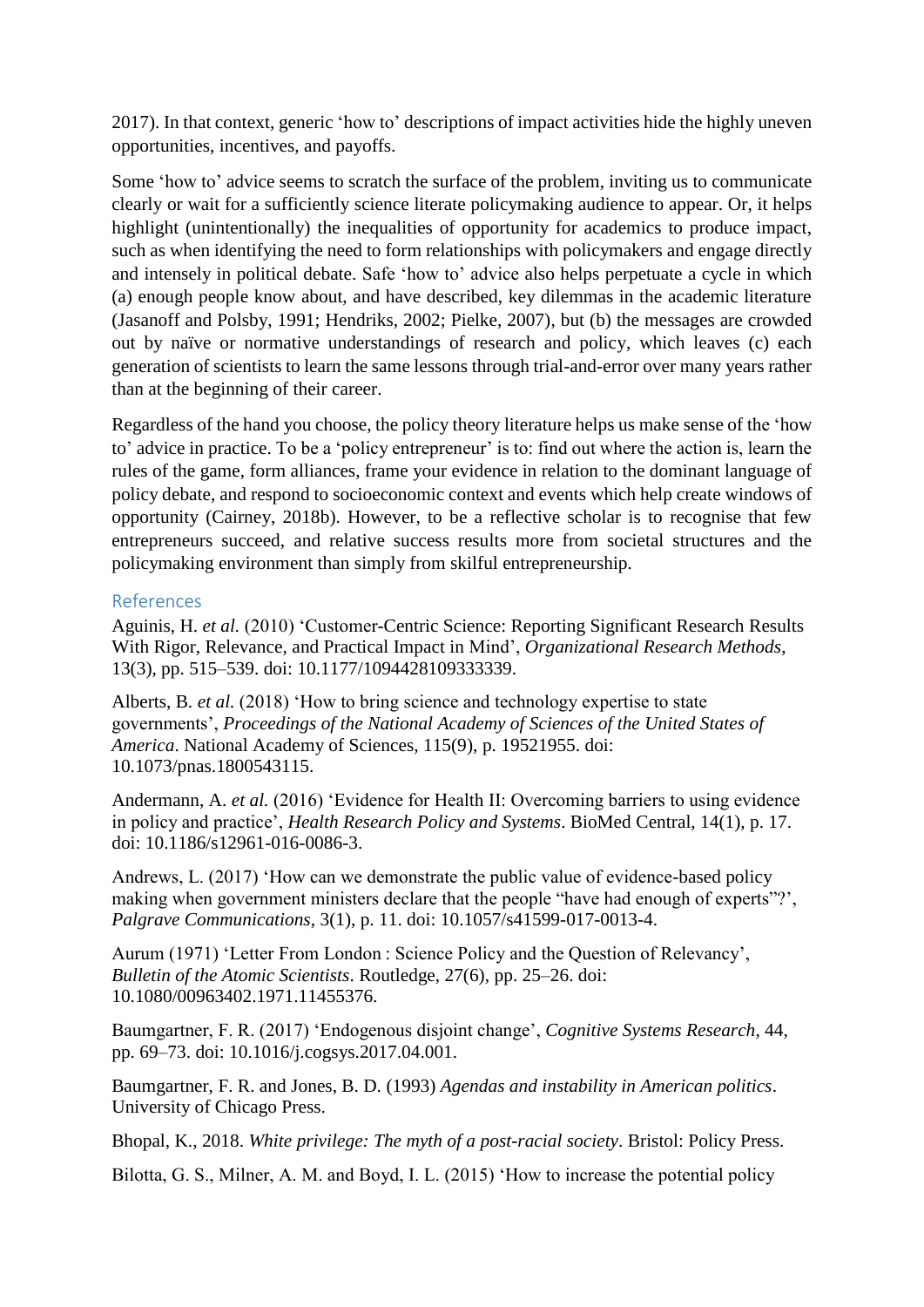impact of environmental science research', *Environmental Sciences Europe*, 27(1), p. 9. doi: 10.1186/s12302-015-0041-x.

Birkland, T. A. (1997) 'After Disaster: Agenda Setting, Public Policy, and Focusing Events', *American governance and public policy*. Georgetown University Press, p. 178. Available at: http://press.georgetown.edu/book/georgetown/after-disaster (Accessed: 17 July 2018).

Boswell, C. and Smith, K. (2017) 'Rethinking policy "impact": four models of researchpolicy relations', *Palgrave Communications*, 3(1), p. 44. doi: 10.1057/s41599-017-0042-z.

Botterill, L. C. and Hindmoor, A. (2012) 'Turtles all the way down: bounded rationality in an evidence-based age', *Policy Studies*, 33(5), pp. 367–379. doi: 10.1080/01442872.2011.626315.

Boyd, I. (2013) 'Research: A standard for policy-relevant science.', *Nature*, 501(7466), pp. 159–60. Available at: http://www.ncbi.nlm.nih.gov/pubmed/24032133 (Accessed: 6 July 2018).

Burgess, J. (2005) 'Follow the argument where it leads: Some personal reflections on "policy-relevant" research', *Transactions of the Institute of British Geographers*, 30(3), pp. 273–281. doi: 10.1017/S147474720500209X.

Caird, J. *et al.* (2015) 'Mediating policy-relevant evidence at speed: are systematic reviews of systematic reviews a useful approach?', *Evidence & Policy: A Journal of Research, Debate and Practice*, 11(1), pp. 81–97. doi: 10.1332/174426514X13988609036850.

Cairney, P. (2015) 'Policymaking in the UK: what is policy and how is it made?', in *Policy and policymaking in the UK*, pp. 1–22. Available at: https://paulcairney.files.wordpress.com/2013/08/chapter-2-20-8-13-cairney-policypolicymaking-uk.pdf.

Cairney, P. (2016) *The Politics of Evidence-Based Policy Making*. London: Palgrave Macmillan UK. doi: 10.1057/978-1-137-51781-4.

Cairney, P. (2017) 'Evidence-based best practice is more political than it looks: a case study of the "Scottish Approach"', *Evidence & Policy: A Journal of Research, Debate and Practice*, 13(3), pp. 499–515. doi: 10.1332/174426416X14609261565901.

Cairney, P. (2018b) 'Three habits of successful policy entrepreneurs', *Policy and politics*, 46(2), pp. 199–215. doi: 10.1332/030557318X15230056771696.

Cairney, P., 2018a. The UK government's imaginative use of evidence to make policy. *British Politics*, pp.1-22.

Cairney, P. (2019) 'Evidence and policy making', in Boaz, A., Davies, H., and Fraser, A. (eds) *'What Works Now?* Bristol.

Cairney, P. and Heikkila, T. (2014) 'A comparison of theories of the policy process', *Theories of the Policy Process*.

Cairney, P. and Kwiatkowski, R. (2017) 'How to communicate effectively with policymakers: combine insights from psychology and policy studies', *Palgrave Communications*. Nature Publishing Group, 3(1), p. 37. doi: 10.1057/s41599-017-0046-8.

Cairney, P. and Oliver, K. (2017) 'Evidence-based policymaking is not like evidence-based medicine, so how far should you go to bridge the divide between evidence and policy?',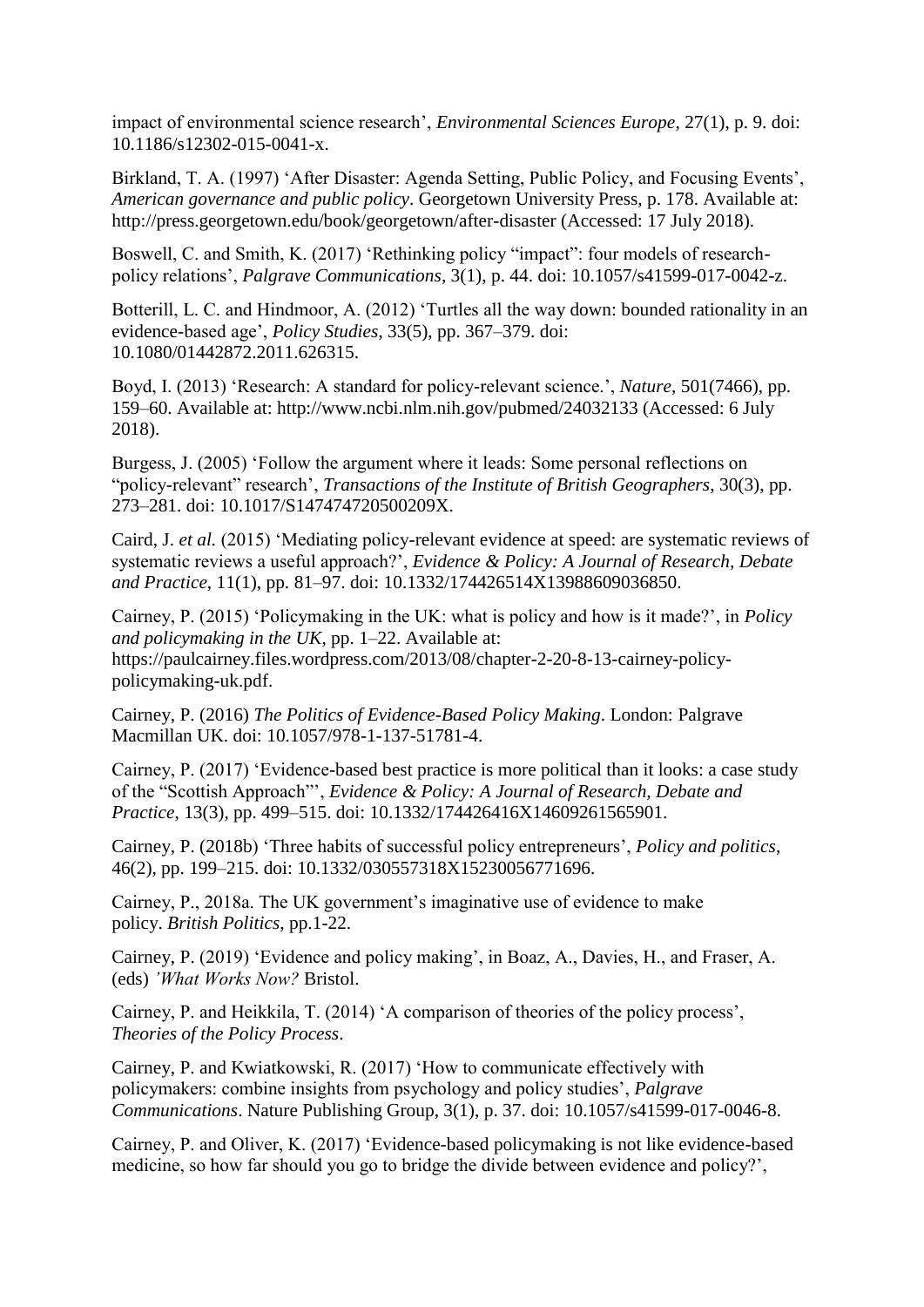*Health Research Policy and Systems*, 15(1). doi: 10.1186/s12961-017-0192-x.

Cairney, P. and Rummery, K. (2018) 'Feminising Politics to Close the Evidence-Policy Gap: The Case of Social Policy in Scotland', *Australian Journal of Public Administration*. doi: 10.1111/1467-8500.12266.

Cairney, P., St Denny, E. and Matthews, P. (2016) *Preventative spend: Public Services and Governance*. Available at: https://www.stir.ac.uk/research/hub/publication/24639 (Accessed: 22 January 2018).

Cairney, P. and Weible, C. M. (2017) 'The new policy sciences: combining the cognitive science of choice, multiple theories of context, and basic and applied analysis', *Policy Sciences*, 50(4), pp. 619–627. doi: 10.1007/s11077-017-9304-2.

Cairney, P. and Yamazaki, M. (2018) 'A Comparison of Tobacco Policy in the UK and Japan: If the Scientific Evidence is Identical, Why is There a Major Difference in Policy?', *Journal of Comparative Policy Analysis: Research and Practice*, 20(3), pp. 253–268. doi: 10.1080/13876988.2017.1323439.

Cairney P (2017) *Three habits of successful policy entrepreneurs | Paul Cairney: Politics & Public Policy*, *https://paulcairney.wordpress.com/2017/06/05/three-habits-ofsuccessful-policy-entrepreneurs/*. Available at:

https://paulcairney.wordpress.com/2017/06/05/three-habits-of-successful-policyentrepreneurs/ (Accessed: 9 July 2018).

Chapman, J. M. *et al.* (2015) 'Being relevant: Practical guidance for early career researchers interested in solving conservation problems', *Global Ecology and Conservation*, 4, pp. 334– 348. doi: 10.1016/j.gecco.2015.07.013.

Chappell, L. and Waylen, G. (2013) 'Gender and the hidden life of institutions', *Public Administration*, 91(3), pp. 599–615. doi: 10.1111/j.1467-9299.2012.02104.x.

Colglazier, B. (2016) 'Encourage governments to heed scientific advice', *Nature*. Nature Publishing Group, 537(7622), p. 587. doi: 10.1038/537587a.

Cooper, B. C. (2017) *Beyond respectability : The Intellectual Thought of Race Women*. Available at: https://www.amazon.com/Beyond-Respectability-Intellectual-Thought-American-ebook/dp/B0717794JN/ref=sr\_1\_1?s=digitaltext&ie=UTF8&qid=1510116027&sr=1-1&keywords=brittney+cooper (Accessed: 17 July 2018).

Crouzat, E. *et al.* (2018) 'Researchers must be aware of their roles at the interface of ecosystem services science and policy', *Ambio*. Springer Netherlands, 47(1), pp. 97–105. doi: 10.1007/s13280-017-0939-1.

Crow, D. and Jones, M. (2018) 'Narratives as tools for influencing policy change', *Policy & Politics*, 46(2), pp. 217–234. doi: 10.1332/030557318X15230061022899.

D. Jones, M. and Anderson Crow, D. (2017) 'How can we use the "science of stories" to produce persuasive scientific stories?', *Palgrave Communications*, 3(1), p. 53. doi: 10.1057/s41599-017-0047-7.

Davidson, B. (2017) 'Storytelling and evidence-based policy: lessons from the grey literature', *Palgrave Communications*, 3, p. 17093. doi: 10.1057/palcomms.2017.93.

Docquier, D. (2017) *Communicating your research to policy makers and journalists - Author*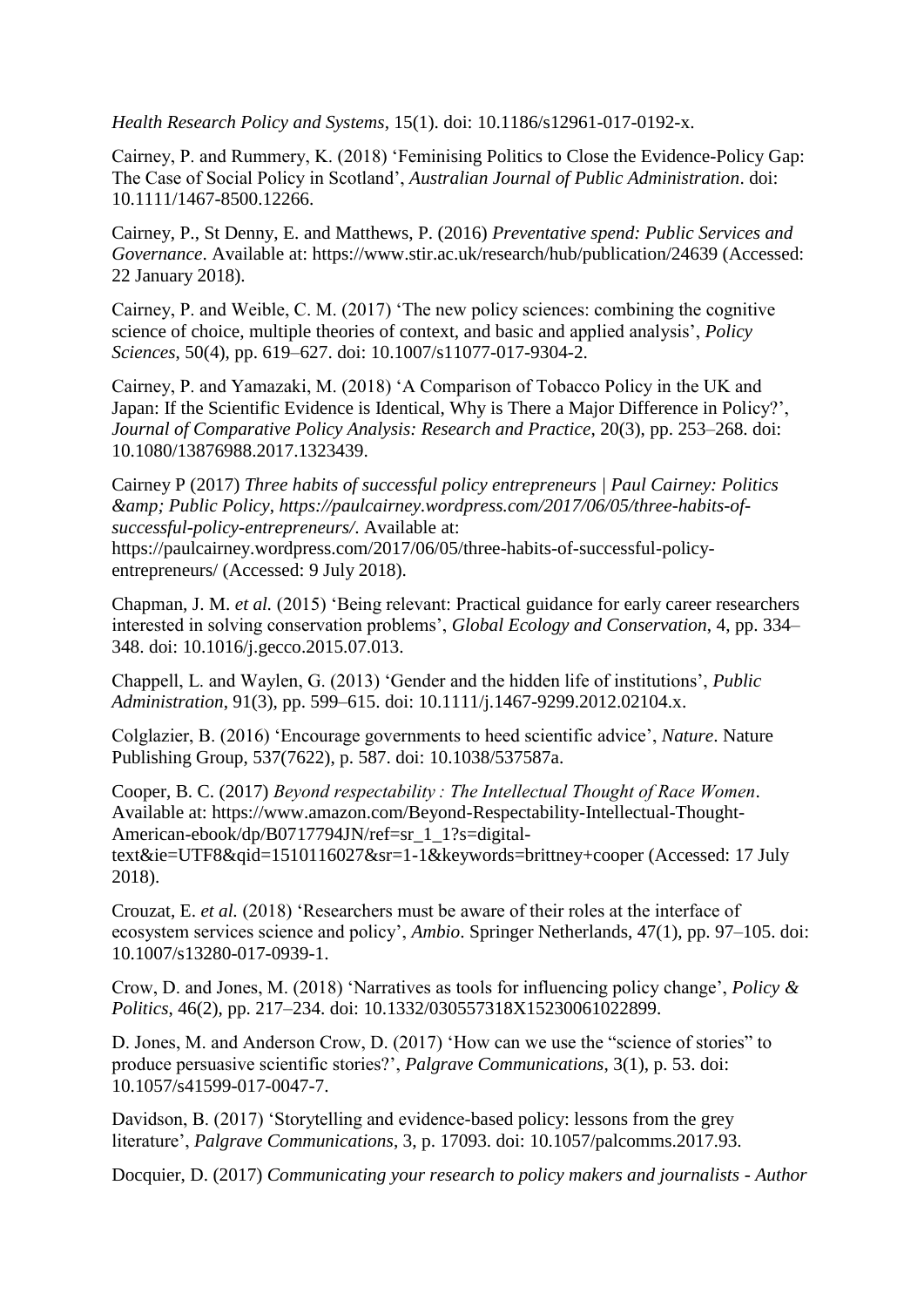*Services*, *https://authorservices.taylorandfrancis.com/communicating-science-topolicymakers-and-journalists/*. Available at:

https://authorservices.taylorandfrancis.com/communicating-science-to-policymakers-andjournalists/ (Accessed: 9 July 2018).

Dodsworth, S. and Cheeseman, N. (2018) *Five lessons for researchers who want to collaborate with governments and development organisations but avoid the common pitfalls*, *LSE Impact Blog*. Available at: http://blogs.lse.ac.uk/impactofsocialsciences/2018/02/05/fivelessons-for-researchers-who-want-to-collaborate-with-governments-and-developmentorganisations-but-avoid-the-common-pitfalls/ (Accessed: 9 July 2018).

Donnelly, C. A. *et al.* (2018) 'Four principles to make evidence synthesis more useful for policy', *Nature*. Nature Publishing Group, 558(7710), pp. 361–364. doi: 10.1038/d41586- 018-05414-4.

DOUGLAS, H. E. (2009) *Science, Policy, and the Value-Free Ideal*. University of Pittsburgh Press. doi: 10.2307/j.ctt6wrc78.

Echt, L. (2017a) *"Context matters": a framework to help connect knowledge with policy in government institutions*, *LSE IMpact blog*. Available at: http://blogs.lse.ac.uk/impactofsocialsciences/2017/12/19/context-matters-a-framework-tohelp-connect-knowledge-with-policy-in-government-institutions/ (Accessed: 10 July 2018).

Echt, L. (2017b) *How can we make our research to be policy relevant? | Politics & amp*; *Ideas: A Think Net*, *Politics and Ideas*. Available at: http://www.politicsandideas.org/?p=3602 (Accessed: 10 July 2018).

Eisenstein, M. (2017) 'The needs of the many', *Nature*, 551(November). doi: 10.1038/456296a.

Emejulu, A. (2018) 'On the problems and possibilities of feminist solidarity: The Women's March one year on', *IPPR Progressive Review*. Wiley/Blackwell (10.1111), 24(4), pp. 267– 273. doi: 10.1111/newe.12064.

Evans, J. (2013) 'How Arts and Humanities Can Influence Public Policy', *HuffPost*, (19/02). Available at: https://www.huffingtonpost.co.uk/jules-evans/arts-humanities-influence-publicpolicy\_b\_2709614.html (Accessed: 9 July 2018).

Farmer, R. (2010) 'How to influence government policy with your research: Tips from practicing political scientists in government', *PS - Political Science and Politics*, 43(4), pp. 717–719. doi: 10.1017/S1049096510001368.

Fischoff, M. (2015) 'How can academics engage effectively in public and political discourse? At a 2015 conference, experts described how and why academics should reach out.', *Network for Business Sustainability 2015*.

Fleming, A. H. and Pyenson, N. D. (2017) 'How to Produce Translational Research to Guide Arctic Policy', *BioScience*. Oxford University Press, 67(6), pp. 490–493. doi: 10.1093/biosci/bix002.

Flinders, M., Wood, M. and Cunningham, M. (2016) 'The politics of co-production: risks, limits and pollution', *Politics and Policy*, 12, 2, 261-79

Foxen, L. (2017) ' Women academics and those from BAME backgrounds engage less with Parliament. But why?' LSE Impact Blog http://blogs.lse.ac.uk/impactofsocialsciences/2017/07/24/women-academics-and-those-from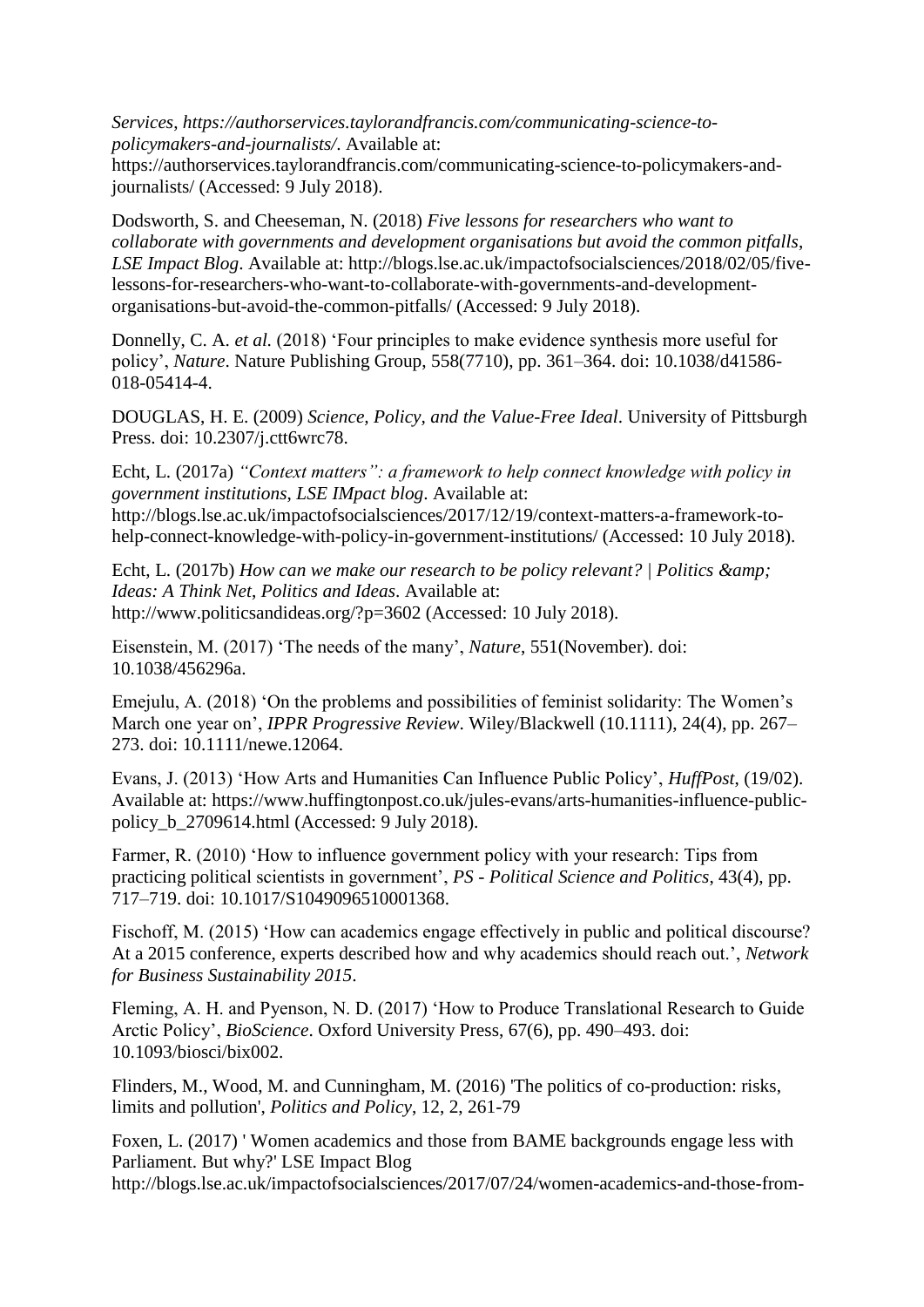bame-backgrounds-engage-less-with-parliament-but-why/ (Accessed 28 August 2018)

Game, E. T., Schwartz, M. W. and Knight, A. T. (2015) 'Policy Relevant Conservation Science', *Conservation Letters*, 8(5), pp. 309–311. doi: 10.1111/conl.12207.

Geddes, M., 2018. Committee Hearings of the UK Parliament: Who gives Evidence and does this Matter?. *Parliamentary Affairs*, *71*(2), pp.283-304.

Geddes, M., Dommett, K. and Prosser, B., 2018. A recipe for impact? Exploring knowledge requirements in the UK Parliament and beyond. *Evidence & Policy: A Journal of Research, Debate and Practice*, *14*(2), pp.259-276.

Gigerenzer, G. (2001) 'The adaptive toolbox', in *Bounded rationality The adaptive toolbox*. Edited by G. Gigerenzer & R. Selten. Cambridge, pp. 37–50. doi: 10.1002/mar.10060.

Gluckman, P. (2014) 'The art of science advice to the government', *Nature*, 507, pp. 163– 165. doi: 10.1038/507163a.

Goodwin, M. (2013) 'How academics can engage with policy: 10 tips for a better Conversation', *The Guardian*, 25 March. Available at: https://www.theguardian.com/highereducation-network/blog/2013/mar/25/academics-policy-engagement-ten-tips.

Graffy, E. A. (1999) 'Enhancing policy-relevance without burning up or burning out: A strategy for scientists', in *SCIENCE INTO POLICY: WATER IN THE PUBLIC REALM*. The Association, pp. 293–298. Available at:

http://apps.webofknowledge.com/full\_record.do?product=UA&search\_mode=AdvancedSear ch&qid=3&SID=D3Y7AMjSYyfgCmiXBUw&page=21&doc=208 (Accessed: 9 July 2018).

Green D (2016) *How academics and NGOs can work together to influence policy: insights from the InterAction report*, *LSE Impact blog*. Available at: http://blogs.lse.ac.uk/impactofsocialsciences/2016/09/23/how-academics-and-ngos-can-worktogether-to-influence-policy-insights-from-the-interaction-report/ (Accessed: 10 July 2018).

Green, L. W. *et al.* (2009) 'Making Evidence from Research More Relevant, Useful, and Actionable in Policy, Program Planning, and Practice. Slips "Twixt Cup and Lip"', *American Journal of Preventive Medicine*, 37(6 SUPPL. 1), pp. S187–S191. doi: 10.1016/j.amepre.2009.08.017.

Haidt, J. (2001) 'The emotional dog and its rational tail: A social intuitionist approach to moral judgment.', *Psychological Review*, 108(4), pp. 814–834. doi: 10.1037/0033- 295X.108.4.814.

Hall, B. L. and Tandon, R. (2017) 'Decolonization of knowledge, epistemicide, participatory research and higher education', *Research for All*, 1(1), pp. 6–19. doi: 10.18546/RFA.01.1.02.

Hall, P. A. (1993) 'Policy Paradigms, Social Learning, and the State: The Case of Economic Policymaking in Britain', *Comparative Politics*, 25(3), p. 275. doi: 10.2307/422246.

Havens, B. (1992) 'Making research relevant to policy', *Gerontologist*, 32(2), p. 273. doi: 10.1093/geront/32.2.273.

HEFCE (2015) *An analysis of staff selection for REF 2014*, *Higher Education Funding Council for England*. Higher Education Funding Council for England. Available at: http://www.hefce.ac.uk/news/newsarchive/2015/Name,104986,en.html (Accessed: 17 July 2018).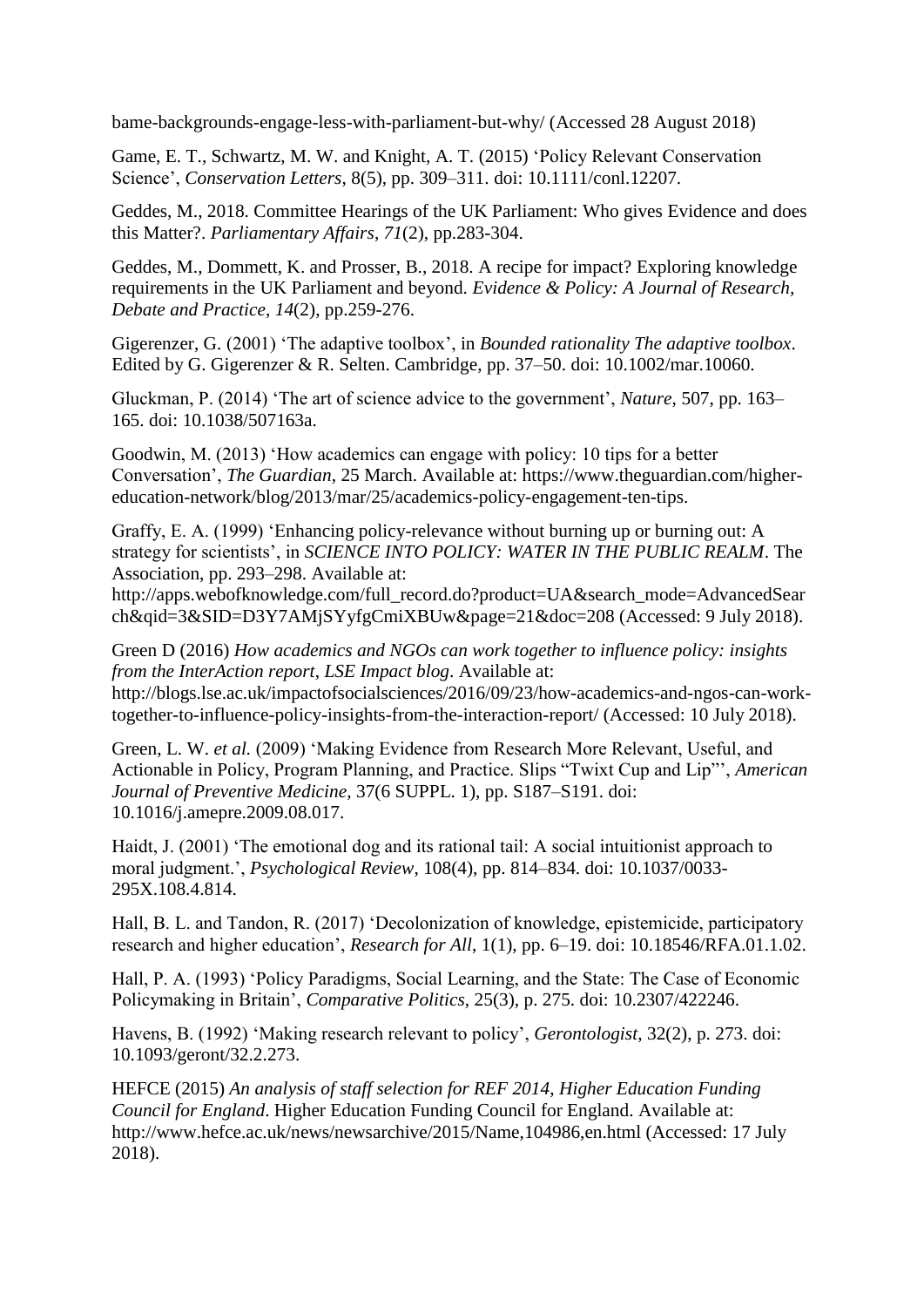Hendriks, C. (2002) 'Institutions of deliberative democratic processes and interest groups: Roles, tensions and incentives', in *Australian Journal of Public Administration*, pp. 64–75. doi: 10.1111/1467-8500.00259.

Hillman, N. (2016) *The 10 commandments for influencing policymakers | THE Comment*, *Times Higher Education*. Available at: https://www.timeshighereducation.com/comment/the-10-commandments-for-influencing-policymakers (Accessed: 9 July 2018).

Himmrich, J. (2016) *How should academics interact with policy makers? Lessons on building a long-term advocacy strategy.*, *LSE Impact Blog*. Available at: http://blogs.lse.ac.uk/impactofsocialsciences/2016/06/20/how-should-academics-interactwith-policy-makers-lessons-on-building-a-longterm-advocacy-strategy/ (Accessed: 10 July 2018).

Hutchings, J. A. and Stenseth, N. C. (2016) 'Communication of Science Advice to Government', *Trends in Ecology & Evolution*, 31(1), pp. 7–11. doi: 10.1016/j.tree.2015.10.008.

Jasanoff, S. and Polsby, N. W. (1991) 'The Fifth Branch: Science Advisers as Policymakers.', *Contemporary Sociology*, 20(5), p. 727. doi: 10.2307/2072218.

Jo Clift Consulting (2016) *Are you trying to get your voice heard in Government? - Jo Clift's Personal Website*. Available at: http://jocliftconsulting.strikingly.com/blog/are-you-trying-toget-your-voice-heard-in-government (Accessed: 10 July 2018).

John, P. (2003) 'Is There Life After Policy Streams, Advocacy Coalitions, and Punctuations: Using Evolutionary Theory to Explain Policy Change?', *Policy Studies Journal*, 31(4), pp. 481–498. doi: 10.1111/1541-0072.00039.

Jones, B. D. and Thomas, H. F. (2017) 'The cognitive underpinnings of policy process studies: Introduction to a special issue of Cognitive Systems Research', *Cognitive Systems Research*, 45, pp. 48–51. doi: 10.1016/j.cogsys.2017.04.003.

Jordan, G. and Cairney, P. (2013) 'What is the 'Dominant Model' of British Policy Making? Comparing Majoritarian and Policy Community Ideas', *British Politics*, 8, 3, 233-59

Kahneman, D. (2011) *Thinking, fast and slow*. Allen Lane.

Kenny, M. (2007) 'Gender, Institutions and Power: A Critical Review', *Politics*, 27(2), pp. 91–100. doi: 10.1111/j.1467-9256.2007.00284.x.

de Kerckhove, D. T., Rennie, M. D. and Cormier, R. (2015) 'Censoring government scientists and the role of consensus in science advice: A structured process for scientific advice in governments and peer-review in academia should shape science communication strategies', *EMBO reports*. Wiley-VCH Verlag, 16(3), pp. 263–266. doi: 10.15252/embr.201439680.

Kerr, E. A., Riba, M. and Udow-Phillips, M. (2015) 'Helping health service researchers and policy makers speak the same language', *Health Services Research*. Blackwell Publishing Inc., 50(1), pp. 1–11. doi: 10.1111/1475-6773.12198.

Khan, C. 2017 ' Do universities have a problem with promoting their BAME staff?' The Guardian https://www.theguardian.com/higher-education-network/2017/nov/16/douniversities-have-a-problem-with-promoting-their-bame-staff (Accessed 28 August 2018)

King, A. (2016) 'Science, politics and policymaking', *EMBO reports*, 17(11), pp. 1510– 1512. doi: 10.15252/embr.201643381.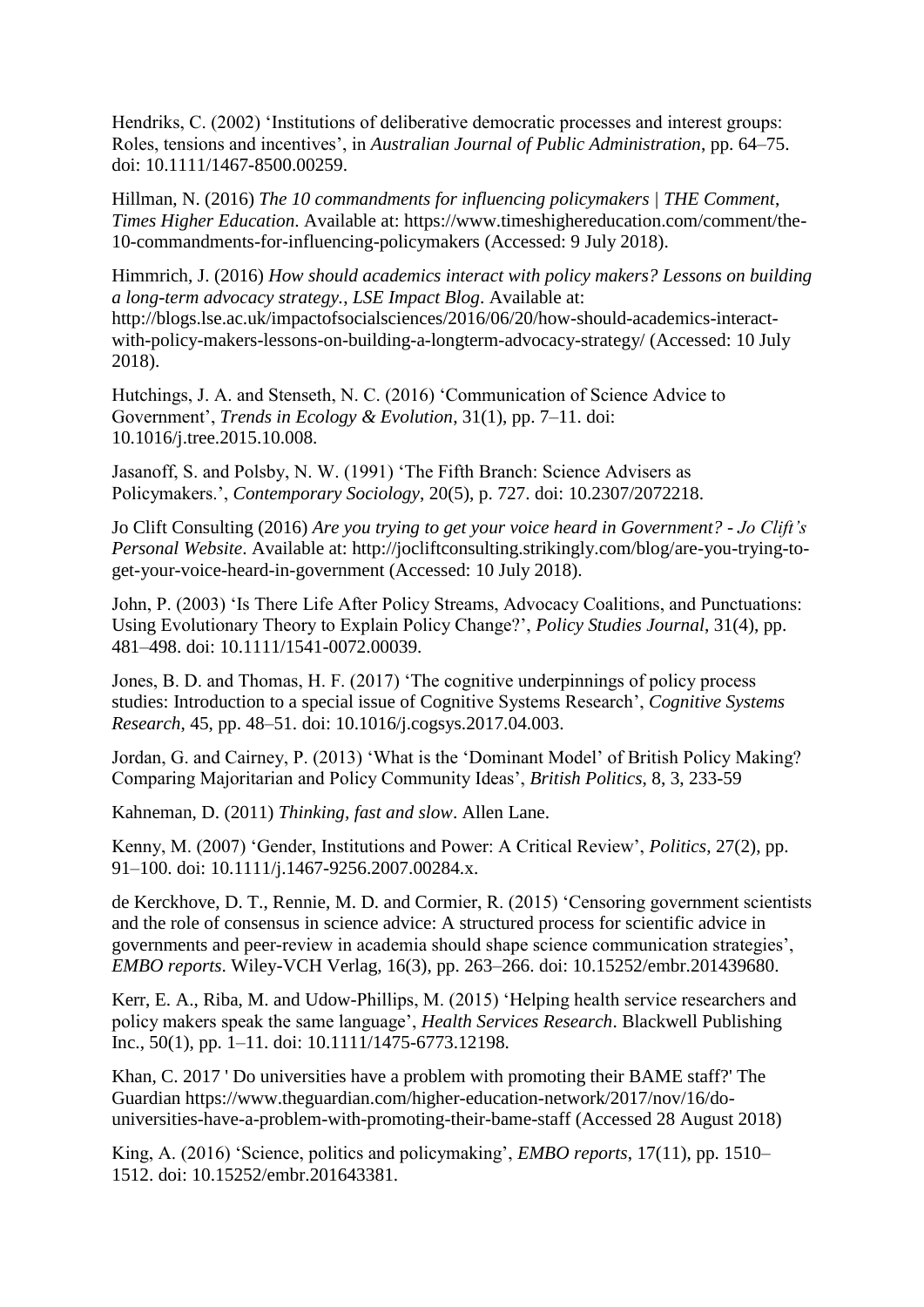Kingdon, J. (1984) *Agendas, alternatives, and public policies*.

Knottnerus, J. A. and Tugwell, P. (2017) 'Methodology of the "craft" of scientific advice for policy and practice', *Journal of Clinical Epidemiology*. Elsevier USA, 82, pp. 1–3. doi: 10.1016/j.jclinepi.2017.01.005.

Lewis, P. G. (2013) 'Policy Thinking, Fast and Slow: A Social Intuitionist Perspective on Public Policy Processes'. Available at: https://papers.ssrn.com/sol3/papers.cfm?abstract\_id=2300479 (Accessed: 17 July 2018).

Lindblom, C. E. (1959) 'The Science of " Muddling Through &quot';, *Public Administration Review*, 19(2), p. 79. doi: 10.2307/973677.

Lloyd, J. (2016) *Should academics be expected to change policy? Six reasons why it is unrealistic for research to drive policy change*, *LSE Impact Blod*. Available at: http://blogs.lse.ac.uk/impactofsocialsciences/2016/05/25/should-academics-be-expected-tochange-policy-six-reasons-why-it-is-unrealistic/ (Accessed: 9 July 2018).

Lomas, J. and Brown, A. D. (2009) 'Research and advice giving: A functional view of evidence-informed policy advice in a Canadian ministry of health', *Milbank Quarterly*, pp. 903–926. doi: 10.1111/j.1468-0009.2009.00583.x.

Lovenduski, J. (1998) 'GENDERING RESEARCH IN POLITICAL SCIENCE', *Annual Review of Political Science*, 1(1), pp. 333–356. doi: 10.1146/annurev.polisci.1.1.333.

Lucey, J. M. *et al.* (2017) 'Reframing the evidence base for policy-relevance to increase impact: a case study on forest fragmentation in the oil palm sector', *Journal of Applied Ecology*. Blackwell Publishing Ltd, 54(3), pp. 731–736. doi: 10.1111/1365-2664.12845.

Mackay, F. (2004) 'Gender and Political Representation in the UK: The State of the "Discipline"', *The British Journal of Politics and International Relations*, 6(1), pp. 99–120. doi: 10.1111/j.1467-856X.2004.00129.x.

Maddox, G. (1996) 'Policy-Relevant Health Services Research: Who Needs It?', *Journal of Health Services Research & Policy*, 1(3), pp. 167–168. doi: 10.1177/135581969600100309.

Majone, G. (1989) *Evidence, argument, and persuasion in the policy process*. Yale University Press. Available at: https://yalebooks.yale.edu/book/9780300052596/evidenceargument-and-persuasion-policy-process (Accessed: 17 July 2018).

Malakoff, D. (2017) 'A battle over the "best science"', *Science*. American Association for the Advancement of Science, pp. 1108–1109. doi: 10.1126/science.355.6330.1108.

Marshall, N. and Cvitanovic, C. (2017) *Ten top tips for social scientists seeking to influence policy*, *LSE Impact Blog*.

Matthews, P., Rutherfoord, R., Connelly, S., Richardson, L., Durose, C. and Vanderhoven, D., 2017. Everyday stories of impact: interpreting knowledge exchange in the contemporary university (Forthcoming/Available Online). *Evidence and Policy*.

Maynard, A. (2015) 'Is public engagement really career limiting?', *Times Higher Education*, 14 July.

Moran, C.R. and Browning, C.S., 2018. REF impact and the discipline of politics and international studies. British Politics 1-21 Early View https://link.springer.com/article/10.1057/s41293-018-0080-1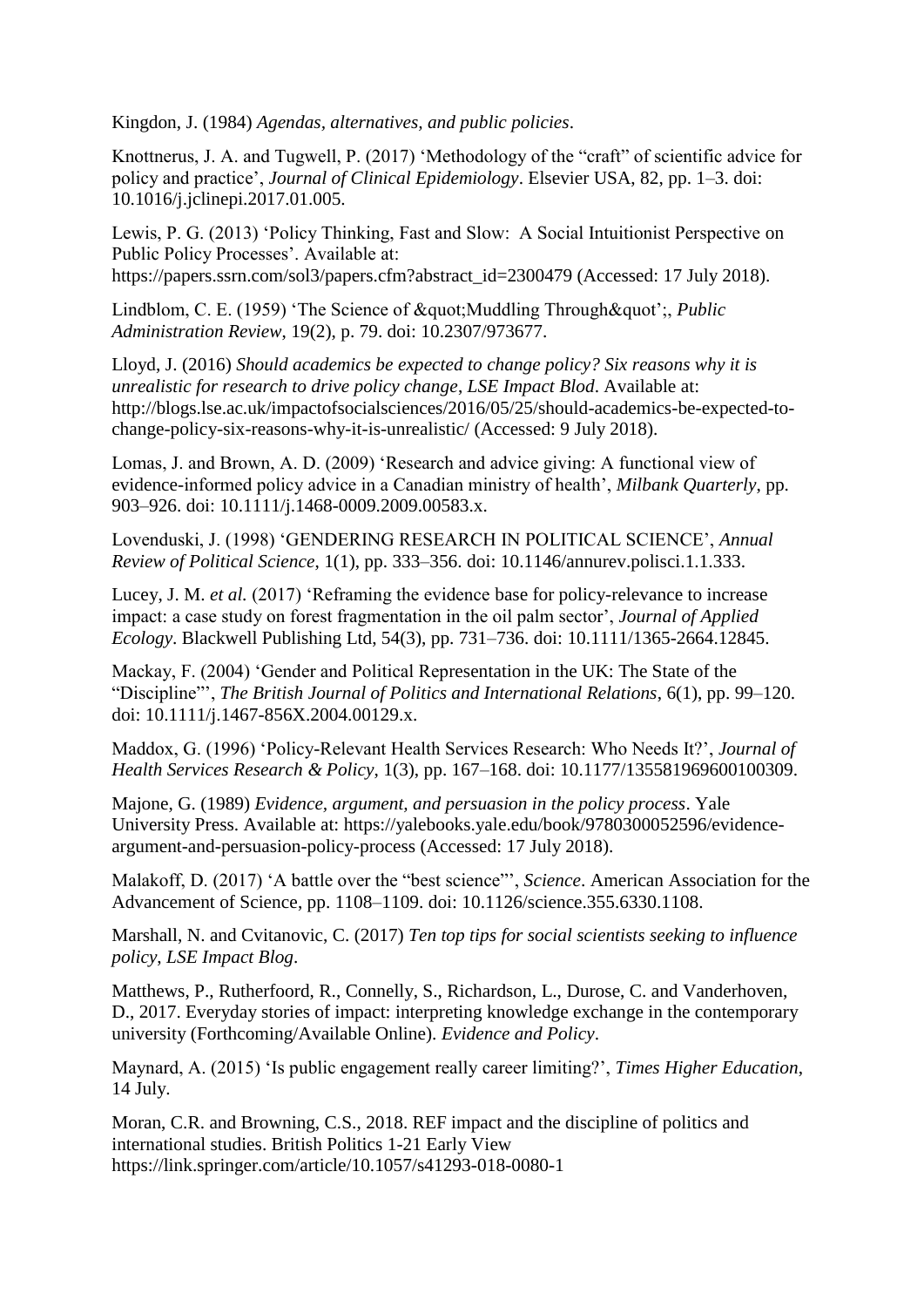Morandi, L. (2009) 'Essential Nexus. How to Use Research to Inform and Evaluate Public Policy', *American Journal of Preventive Medicine*, 36(2 SUPPL.), pp. S53–S54. doi: 10.1016/j.amepre.2008.10.005.

Morgan, M. G., Houghton, A. and Gibbons, J. H. (2001) 'Science and government: Improving science and technology advice for congress', *Science*, pp. 1999–2000. doi: 10.1126/science.1065128.

NCCPE (no date) *How can you engage with policy makers?* Available at: https://www.publicengagement.ac.uk/do-engagement/understanding-audiences/policy-makers (Accessed: 10 July 2018).

Nichols, R. W. (1972) 'Some practical problems of scientist-advisers', *Minerva*, 10(4), pp. 603–613. doi: 10.1007/BF01695907.

Nilsson, M. *et al.* (2008) 'The use and non-use of policy appraisal tools in public policy making: an analysis of three European countries and the European Union', *Policy Sciences*, 41(4), pp. 335–355. doi: 10.1007/s11077-008-9071-1.

Norse, D. (2005) 'The nitrogen cycle, scientific uncertainty and policy relevant science.', *Science in China. Series C, Life sciences / Chinese Academy of Sciences*, 48 Suppl 2, pp. 807–817. doi: 10.1007/BF03187120.

Nutley, S. M., Smith, P. (Peter C. . and Davies, H. T. O. (2000) *What works? : evidencebased policy and practice in public services*. Policy Press.

Nutley, S., Powell, A. and Davies, H. (2013) 'What counts as good evidence?', *Provocation Paper for the Alliance for Useful Evidence*. doi: 10.1002/trtr.1318.

Olander, L. *et al.* (2017) 'So you want your research to be relevant? Building the bridge between ecosystem services research and practice', *Ecosystem Services*. Elsevier B.V., 26, pp. 170–182. doi: 10.1016/j.ecoser.2017.06.003.

Oliver, K. *et al.* (2014) 'A systematic review of barriers to and facilitators of the use of evidence by policymakers', *BMC Health Services Research*, 14. doi: 10.1186/1472-6963-14- 2.

Oliver, K. and Faul, M. V. (2018) 'Networks and Network Analysis in Evidence, Policy and Practice', *Evidence & Policy: A Journal of Research, Debate and Practice2*, 14(3).

Oliver, K., Lorenc, T. and Innvær, S. (2014) 'New directions in evidence-based policy research: A critical analysis of the literature', *Health Research Policy and Systems*, 12(1). doi: 10.1186/1478-4505-12-34.

Oliver, K. and Pearce, W. (2017) 'Three lessons from evidence-based medicine and policy: increase transparency, balance inputs and understand power', *Palgrave Communications*. doi: 10.1057/s41599-017-0045-9.

Ostrom, E. (2007a) 'Institutional Rational Choice: An Assessment of the Institutional Analysis and Development Framework', in *Theories of the Policy Process*, pp. 21–64. doi: 10.1017/CBO9781107415324.004.

Ostrom, E. (2007b) 'Sustainable social-ecological systems: an impossibility', *Presented at the 2007 Annual Meetings of the American Association for the Advancement of Science, "Science and Technology for Sustainable Well-Being,"*. doi: 10.2139/ssrn.997834.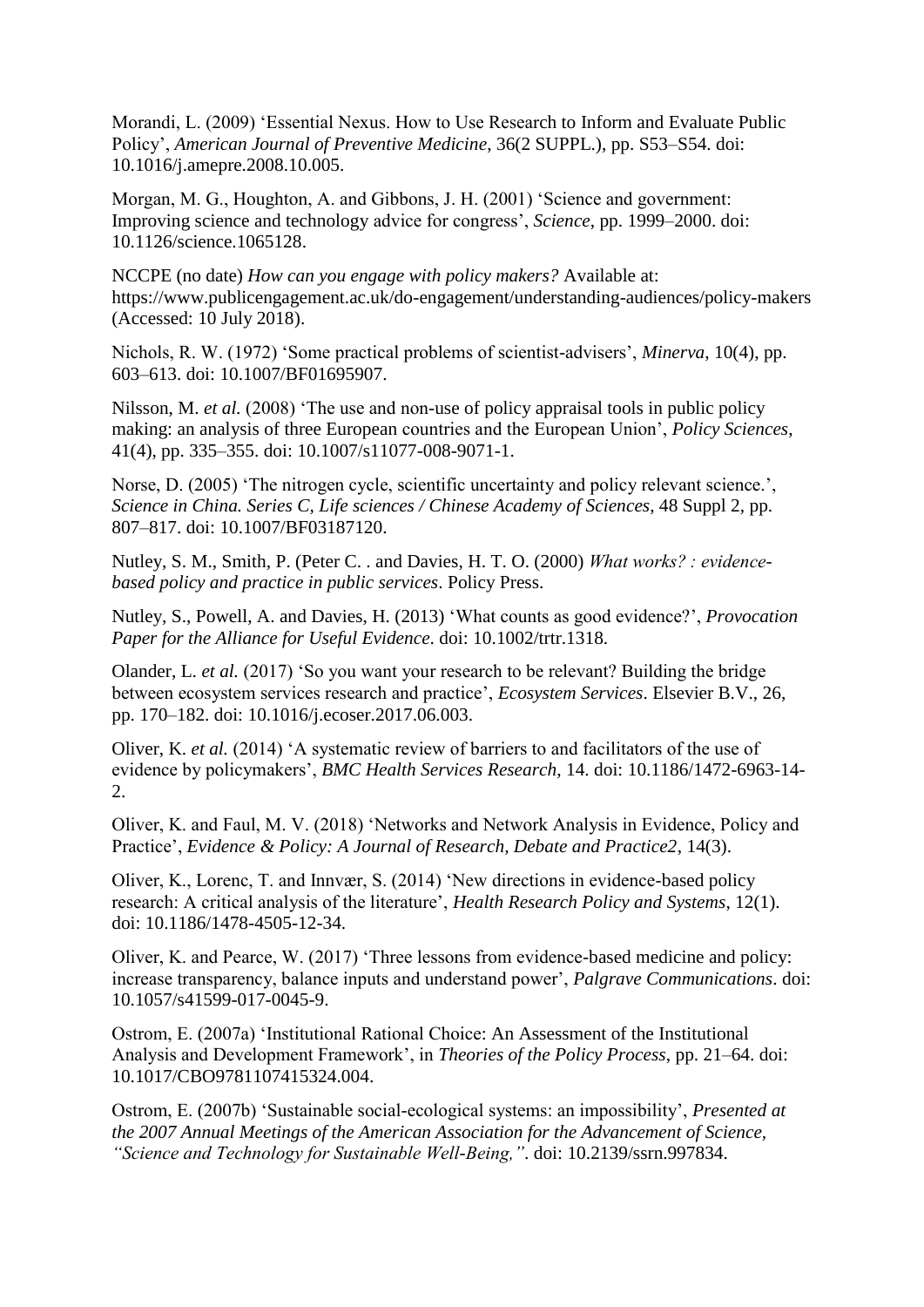Pain, E. (2014) 'How Scientists Can Influence Policy', *Science*. doi: 10.1126/science.caredit.a1400042.

Parkhurst, J. O. (no date) *The politics of evidence : from evidence-based policy to the good governance of evidence*. Available at: http://eprints.lse.ac.uk/68604/ (Accessed: 17 July 2018).

Parry-Davies, E. and Newell, P. (2014) '10 ways to make public engagement work for you | Higher Education Network | The Guardian', *The Guardian*, 21 July. Available at: https://www.theguardian.com/higher-education-network/blog/2014/jul/21/10-ways-makepublic-engagement-work-for-you (Accessed: 10 July 2018).

Petes, L. E. and Meyer, M. D. (2018) 'An ecologist's guide to careers in science policy advising', *Frontiers in Ecology and the Environment*, 16(1), pp. 53–54. doi: 10.1002/fee.1761.

Pielke, R. A. (2007) *The honest broker: Making sense of science in policy and politics*, *The Honest Broker: Making Sense of Science in Policy and Politics*. doi: 10.1017/CBO9780511818110.

Pierson, P. (2000) 'Increasing Returns, Path Dependence, and the Study of Politics', *American Political Science Review*, 94(02), pp. 251–267. doi: 10.2307/2586011.

POST (2017) *Getting your research into parliament - Author Services*, *https://authorservices.taylorandfrancis.com/getting-your-research-into-parliament/*. Available at: https://authorservices.taylorandfrancis.com/getting-your-research-intoparliament/?utm\_source=external\_party&utm\_medium=ad&utm\_campaign=JMJ02728 (Accessed: 9 July 2018).

Prehn, T. (2018) 'Thomas Prehn's innovation diary: What I learned at MindLab', *Apolitical*, 24 May.

Quarmby (2018) *Evidence-informed policymaking: does knowledge brokering work?*, *LSE Impact Blog*.

Reed, M. and Evely, A. (2016) 'How can your research have more impact ? Five key principles and practical tips for effective knowledge exchange .', *LSE Impact blog*, pp. 1–5. Available at: http://blogs.lse.ac.uk/impactofsocialsciences/2015/07/07/how-can-yourresearch-have-more-impact-5-key-principles-tips/ (Accessed: 10 July 2018).

Schmidt, V. A. (2010) 'Taking ideas and discourse seriously: explaining change through discursive institutionalism as the fourth "new institutionalism"', *European Political Science Review*, 2(01), p. 1. doi: 10.1017/S175577390999021X.

Sebba, J. (2011) *Getting research into policy: the role of think tanks and other mediators*, *LSE Impact blog*. Available at:

http://blogs.lse.ac.uk/impactofsocialsciences/2011/03/07/getting-research-into-policy-therole-of-think-tanks-and-other-mediators/ (Accessed: 10 July 2018).

Shergold, P. (Interviewee) (2011) 'Let's close the gap between academics and policy makers: Peter Shergold on changing the system', *The Conversation*, 8 November.

Simera, I. *et al.* (2010) 'Transparent and accurate reporting increases reliability, utility, and impact of your research: Reporting guidelines and the EQUATOR Network', *BMC Medicine*, p. 24. doi: 10.1186/1741-7015-8-24.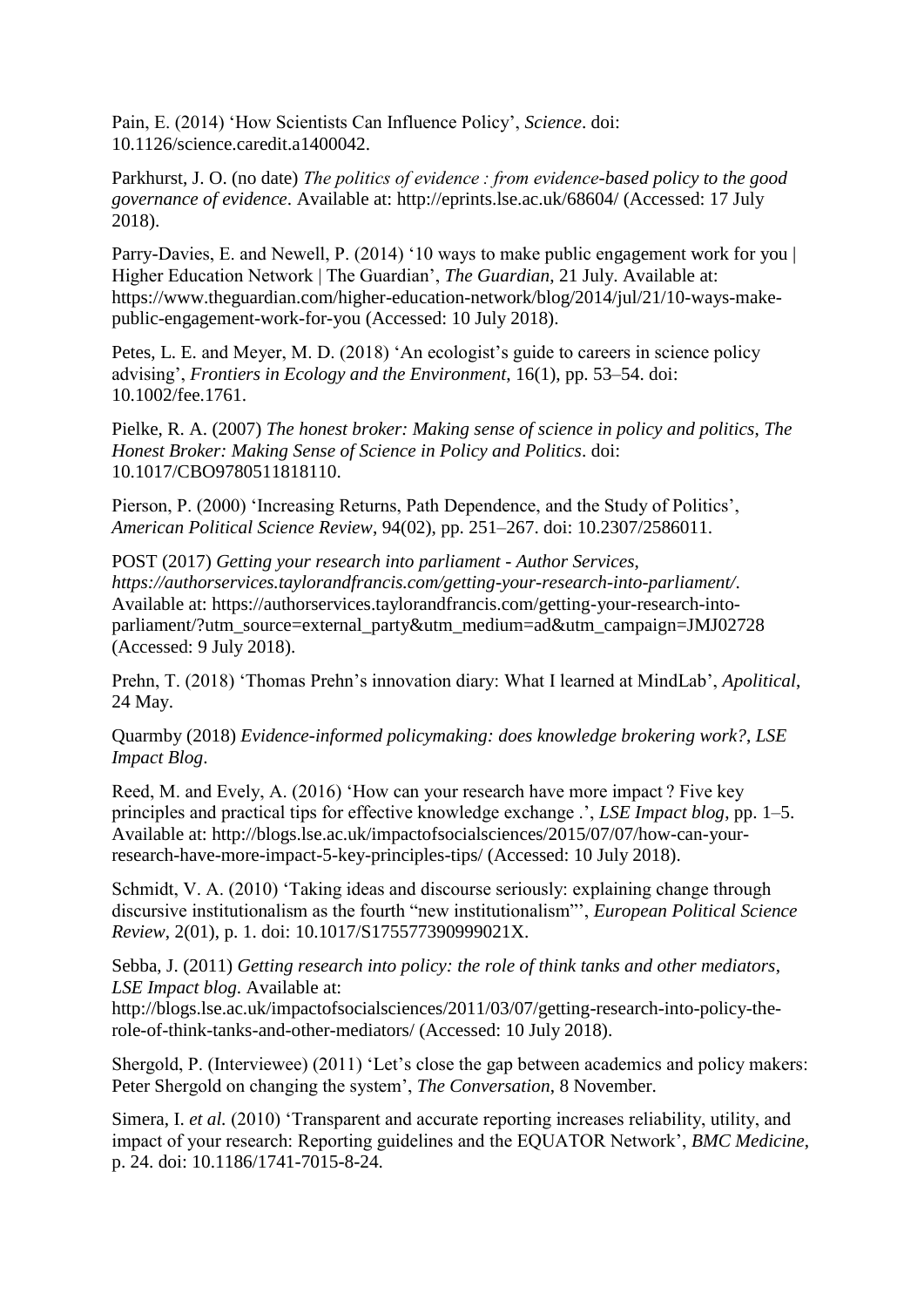Simon, H. A. (1946) 'Administrative Behavior. A Study of Decison- Making Processes in Administrative Organizations', *Administrative Organisations*. doi: 10.1111/1468-0297.t01- 17-00050.

Sloman, S. and Fernbach, P. (2017) *The knowledge illusion: Why we never think alone*.

Sohn, J. (2018) 'Navigating the politics of evidence-informed policymaking: strategies of influential policy actors in Ontario', *Palgrave Communications*, 4(1), p. 49. doi: 10.1057/s41599-018-0098-4.

Stoker, G. (2010) 'Translating Experiments into Policy', *The ANNALS of the American Academy of Political and Social Science*, 628(1), pp. 47–58. doi: 10.1177/0002716209351506.

Sutherland, W. J. (2013) 'Review by quality not quantity for better policy', *Nature*, 503(7475), p. 167. doi: 10.1038/503167a.

Sutherland, W. J. and Burgman, M. A. (2015) 'Policy advice: Use experts wisely', *Nature*, pp. 317–318. doi: 10.1038/526317a.

Tesar, C., Dubois, M. A. and Shestakov, A. (2016) 'Toward strategic, coherent, policyrelevant arctic science', *Science*. American Association for the Advancement of Science, 353(6306), pp. 1368–1370. doi: 10.1126/science.aai8198.

Tilley, H. *et al.* (2017) *10 things to know about how to influence policy with research*. London. Available at: https://www.odi.org/publications/10671-10-things-know-about-howinfluence-policy-research (Accessed: 9 July 2018).

Topp, L. *et al.* (2018) 'Knowledge management for policy impact: the case of the European Commission's Joint Research Centre', *Palgrave Communications*. Nature Publishing Group, 4(1), p. 87. doi: 10.1057/s41599-018-0143-3.

Tuckett, D. and Nikolic, M. (2017) 'The role of conviction and narrative in decision-making under radical uncertainty', *Theory & Psychology*, 27(4), pp. 501–523. doi: 10.1177/0959354317713158.

Tyler, C. (2013) 'Top 20 things scientists need to know about policy-making', *The Guarduna*, (December), pp. 1–7. doi: 10.1136/bmjopen.

Tyler, C. (2017) 'Wanted: Academics wise to the needs of government', *Nature*, p. 7. doi: 10.1038/d41586-017-07744-1.

Wegrich, K. and Jann, W. (2006) 'Theories of the Policy Cycle', in, pp. 43–62. doi: 10.1201/9781420017007.pt2.

Weible, C. M. *et al.* (2012) 'Understanding and influencing the policy process', *Policy Sciences*, 45(1), pp. 1–21. doi: 10.1007/s11077-011-9143-5.

Weiss, C. H. (1979) 'The Many Meanings of Research Utilization', *Public Administration Review*, 39(5), p. 426. doi: 10.2307/3109916.

Wellstead, A., Cairney, P. and Oliver, K. (2018) 'Reducing ambiguity to close the sciencepolicy gap', *Policy Design and Practice*, 1(2), pp. 115–125. doi: 10.1080/25741292.2018.1458397.

Whitty, C. J. M. (2015) 'What makes an academic paper useful for health policy?', *BMC Medicine*, 13(1), p. 301. doi: 10.1186/s12916-015-0544-8.